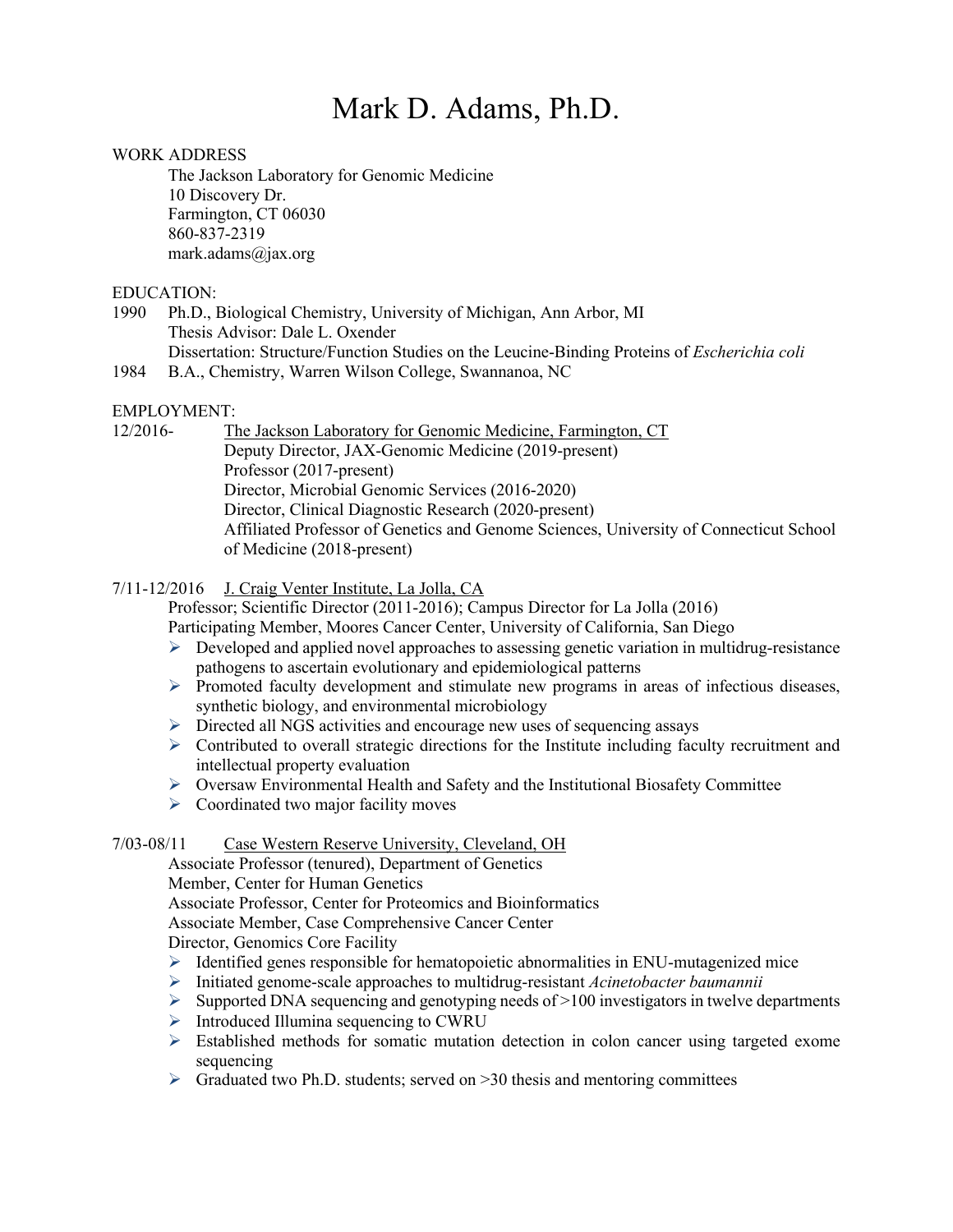- 7/98-5/03: Celera Genomics, Rockville, MD
	- 7/02-5/03 Vice President of Bioinformatics
	- 7/98-6/02 Vice President for Genome Programs
		- $\triangleright$  Established the largest DNA sequencing facility in the world at the time with 240 ABI sequencers and supporting automation
		- Ø Directed sequencing and annotation of the human, mouse, and *Drosophila* genomes
		- $\triangleright$  Provided content support for Celera's subscription-based service
		- $\triangleright$  Supported informatics activities related to drug and diagnostic development

### 8/92-7/98: The Institute for Genomic Research (TIGR), Rockville, MD

- 1/96-7/98: Investigator and Director, Department of Eukaryotic Genomics
- 8/92-1/96: Assistant Investigator
- 8/92-7/98: DNA Sequencing Facility Director
	- $\triangleright$  Led large-scale human gene discovery program
	- Ø Contributed to sequencing of the first complete genome of a free-living organism, *Haemophilus influenza* and other microbes
	- $\triangleright$  Recipient of one of the first NHGRI human genome sequencing grants for chromosome 16.
- 5/90-7/92: Section of Receptor Biochemistry and Molecular Biology, NINDS/NIH, Bethesda, MD 9/91-7/92 Staff Fellow
	-
	- 5/90-9/91 Postdoctoral Fellow (Intramural Research Training Award)
		- $\triangleright$  Developed the expressed sequence tag (EST) strategy for rapid gene discovery genes.

## MEMBERSHIP IN PROFESSIONAL SOCIETIES

- 2008-present Member, American Society for Microbiology
- 2004-2008 Member, International Society for Molecular Biology and Evolution
- 2003-2008 Member, International Mammalian Genome Society
- 2002-2006 Member, American Society of Human Genetics
- 1992-2003: Member, Human Genome Organization (HUGO)

#### HONORS & AWARDS:

| 2013    | ICAAC Program Committee Award (Epidemiology of Infection)                    |
|---------|------------------------------------------------------------------------------|
| 2004    | Distinguished Alumni Award, Warren Wilson College                            |
| 2002    | Distinguished Graduate Lecture, University of Michigan, Biological Chemistry |
| 2001    | Newcomb-Cleveland Prize "For An Outstanding Contribution To Science",        |
|         | American Association for the Advancement of Science                          |
| 1992    | NIH Merit Award                                                              |
| 1990    | Dominic D. Dziewiatkowski Dissertation Award (UM Biological Chemistry)       |
| 1988-89 | Horace Rackham Predoctoral Fellowship                                        |
| 1984-88 | NIH Predoctoral Genetics Training Program                                    |

#### PROFESSIONAL SERVICE

| 2018-2020       | Scientific Advisory Board, Concentric Ag                                  |
|-----------------|---------------------------------------------------------------------------|
| 2015-present    | Department of Energy Joint Genome Institute Scientific Advisory Committee |
| $2013$ -present | Editorial Board, Antimicrobial Agents and Chemotherapy                    |
| 2008-2016       | Faculty of 1000                                                           |
| 2008-2011       | Member, Scientific Advisory Board, Mouse Genome Informatics               |
| 2008-2011       | Editorial Board, Mammalian Genome                                         |
| 2006-2011       | Advisory Committee, Great Lakes Science Center BioMedTech Exhibit         |
| 2006-2009       | Research Advisory Board, Case Research Institute                          |
| 2004-2008       | Genomics, Computational Biology, and Technology Study Section, NIH        |
| 2003-2013       | Associate Editor, Genomics                                                |
|                 |                                                                           |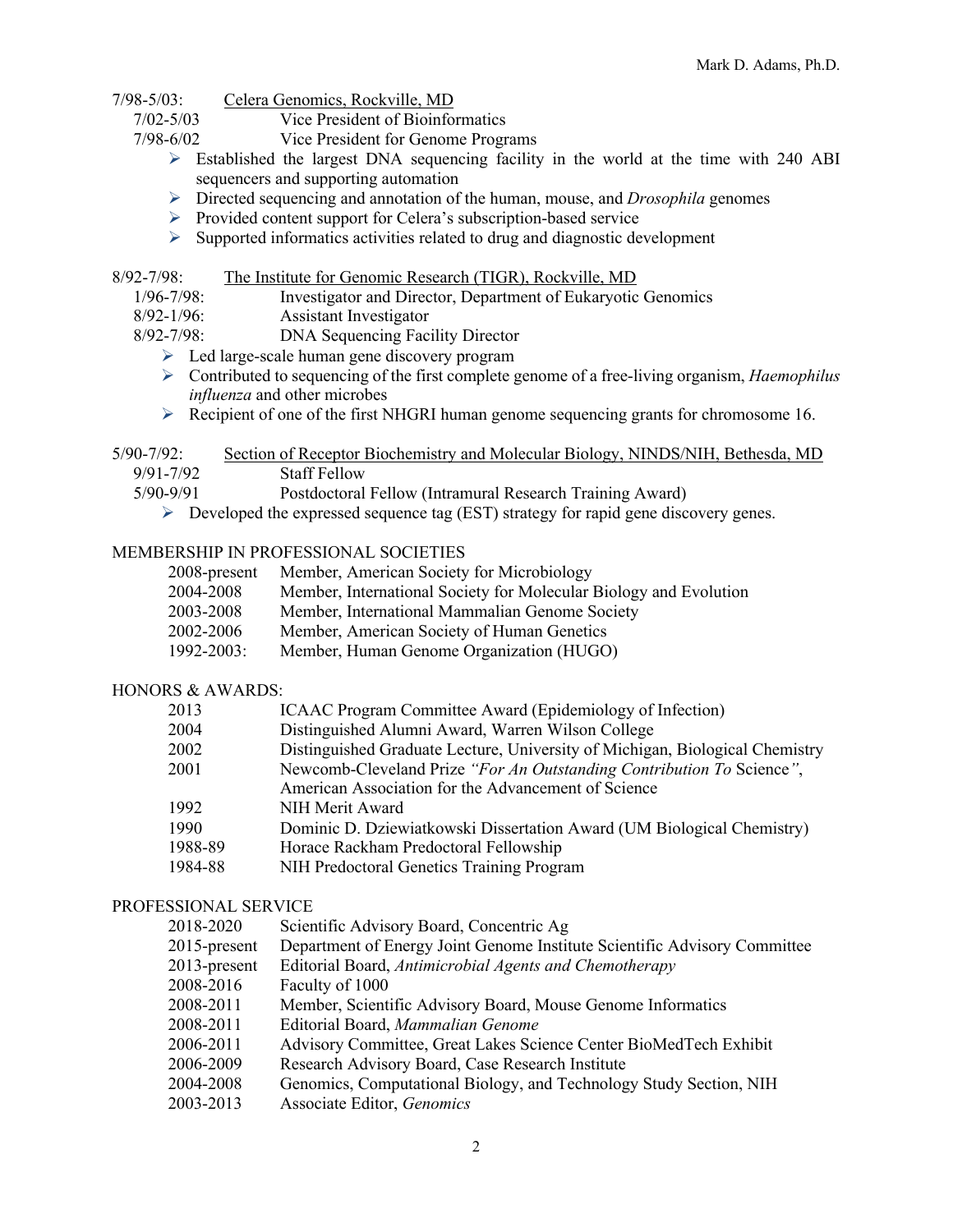| 2003-2006  | Member, Advisory Board of RavGen, Inc.                                  |
|------------|-------------------------------------------------------------------------|
| 2003-2007  | Member, Department of Energy Joint Genome Institute Scientific Advisory |
|            | Board                                                                   |
| 1999-2001: | Member, Scientific Advisory Council of Paracel, Inc.                    |
| 1993-1997: | Advisory Committee, Montgomery College Biotechnology Program            |
|            |                                                                         |

PEER REVIEWED PUBLICATIONS (148):

Scopus Metrics (as of 11/30/20):

54,994 total citations

h-index: 68

A full list of publications is available at:

http://www.ncbi.nlm.nih.gov/myncbi/browse/collection/40351834/?sort=date&direction=descending

- **Adams, M.D.**, Wagner, L., Gibson, A., Graddis, T.J., Clarke, R., Antonucci, T.K., Oxender, D.L. 1990. Nucleotide sequence and genetic characterization reveal six essential genes for the LIV-I and LS transport systems of *Escherichia coli*. *J. Biol. Chem*. 265:11436-43.
- Guo, C.-W., **Adams, M.D.**, Su, T.-Z., and Oxender, D.L. 1990. The fusion of signal peptide region of leucine-specific binding protein gene to the α-galactosidase gene in *Escherichia coli*. *Acta Biochim. et Biophys. Sinica* 22(4).
- **Adams, M.D.**, Maguire, D.J., and Oxender, D.L. 1991. Altering the binding activity and specificity of the leucine-binding proteins of *Escherichia coli*, *J. Biol. Chem*. 266:6209-14.
- **Adams, M.D.**, Kelley, J.M., Gocayne, J.D., Dubnick, M., Polymeropoulos, M.H., Xiao, H., Merril, C.R., Wu, A., Olde, B., Moreno, R.F., Kerlavage, A.R., McCombie, W.R., and Venter, J.C. 1991. Complementary DNA sequencing: Expressed sequence tags and human genome project, *Science*, 252:1651-56.
- **Adams, M.D.** and Oxender, D.L. 1991. Secretion of mutant leucine-specific binding proteins with internal deletions in *Escherichia coli.*, *J. Cell. Biochem*., 46:321-30.
- Polymeropoulos, M.H., Xiao, H., Glodek, A., Gorski, M., **Adams, M.D.**, Moreno, R.F., FitzGerald, M.G., Venter, J.C., and Merril, C.R. 1992. Chromosomal assignment of 46 brain cDNAs, *Genomics*, 12:492-6.
- **Adams, M.D.**, Dubnick, M., Kerlavage, A.R., Moreno, R., Kelley, J.M., Utterback, T.R., Nagle, J.W., Fields, C., and Venter, J.C. 1992. Sequence identification of 2,375 human brain genes. *Nature*, 355:632-4.
- McCombie, W.R., **Adams, M.D.**, Kelley, J.K., FitzGerald, M.G., Utterback, T.R., Khan, M., Dubnick, M., Kerlavage, A.R., Venter, J.C., and Fields, C. 1992. *Caenorhabditis elegans* expressed sequence tags identify gene families and potential disease gene homologues. *Nature Genetics*, 1:124-31.
- White, O., Dunning, T., Sutton, G., **Adams, M.D.**, Venter, J.C., and Fields, C. 1993. A quality control algorithm for DNA sequencing projects. *Nucl. Acids Res*., 21:3829-3838.
- Polymeropoulos, M.H., Xiao, H., Torres, R., Sikela, J., **Adams, M.D.**, Venter, J.C., and Merril, C.R. 1993. Chromosomal distribution of 320 genes from a brain cDNA library. *Nature Genet*., 4:381-386.
- **Adams, M.D.**, Kerlavage, A.R., Fields, C., and Venter, J.C. 1993. 3400 Expressed Sequence Tags identify diversity of transcripts from human brain. *Nature Genet*., 4, 256-267.
- **Adams, M.D.**, Soares, M.B., Kerlavage, A.R., Fields, C.F., and Venter, J.C. 1993. Rapid cDNA sequencing (expressed sequence tags) from a directionally cloned human infant brain cDNA library. *Nature Genet*., 4:373-380.
- Fields, C., and **Adams, M.D.** 1994. Expressed sequence tags identify a human isolog of the SUI1 translation initiation factor. *BBRC*, 198:288-291.
- Papadopoulos, N., Nicolaides, N.C., Wei, Y-F., Ruben, S.R., Carter, K.C., Rosen, C.A., Haseltine, W.A., Fleischmann, R.D., Fraser, C.M., **Adams, M.D.**, Venter, J.C., Hamilton, S.R., Peterson, G.M., Watson, P., Lynch, H.T., Peltomäke, P., Mecklin, J.-P., de la Chapelle, A., Kinzler, K.W., and Vogelstein, B. 1994. Mutation of a *mutL* homolog associated with hereditary colon cancer. *Science* 263:1625-1629.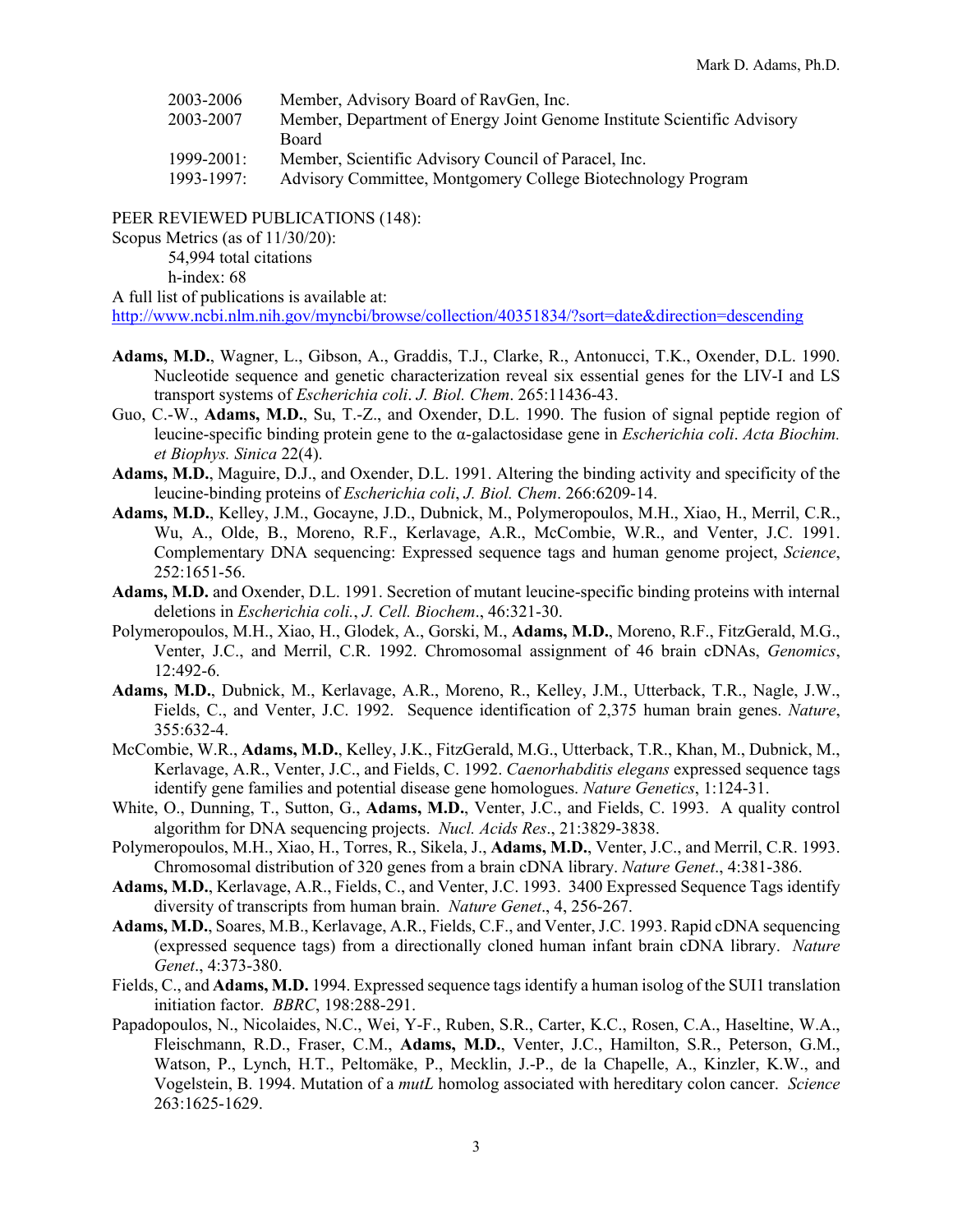- Cavanaugh, M.M., Breiner, M., Schurmann, A., Rosenwald, A.G, Terui, T., Zhang, C.-j., Randazzo, P., **Adams, M.D.**, Joost, H.G., and Kahn, R.A. 1994. ADP-ribosylation factor (ARF)-like 3, a new member of the ARF family of GTP-binding proteins cloned from human and rat tissues*. J. Biol. Chem*., 269:18937-18942.
- Nicolaides, N.C., Papadopoulos, N., Ruben, S.R., Carter, K.C., Rosen, C.A., Haseltine, W.A., Fleischmann, R.D., Fraser, C.M., **Adams, M.D.**, Venter, J.C., Dunlop, M., Hamilton, S.R., Peterson, G.M., de la Chapelle, A., Vogelstein, B., and Kinzler, K.W. 1994. Mutations of two PMS homologues in hereditary nonpolyposis colon cancer. *Nature*, 371:75-80.
- Franco, G.R., **Adams, M.D.**, Soares, M.B., Simpson, A.J.G., Venter, J.C., and Pena, S.D.J. 1995. Identification of new *Schistosoma mansoni* genes by the EST strategy using a directional cDNA library. *Gene*, 152:141-147.
- Fleischmann, R.D., **Adams, M.D.**, White, O., Clayton, R. A., Kirkness, E. F., Kerlavage, A. R., C. J. Bult, J.-F. Tomb, B. A. Dougherty, J. M. Merrick, K. McKenney, G. Sutton, W. FitzHugh, C. Fields, J. D. Gocayne, J. Scott, R. Shirley, L.-I. Liu, A. Glodek, J. M. Kelley, J. F. Weidman, C. A. Phillips, T. Spriggs, E. Hedblom, M. D. Cotton, T. R. Utterback, M. C. Hanna, D. T. Nguyen, D. M. Saudek, R. C. Brandon, L. D. Fine, J. L. Fritchman, J. L. Fuhrmann, N. S. M. Geoghagen, C. L. Gnehm, L. A. McDonald, K. V. Small, C. M. Fraser, H. O. Smith, J. C. Venter. Whole-genome random shotgun sequencing and assembly of *Haemophilus influenzae* Rd. 1995. *Science*, 269:496-512.
- McDonald, L.A., Kelley, J.M., Brandon, R.C., and **Adams, M.D.** 1995. Optimization of Applied Biosystems 373 Sequencer Stretch Modification. *BioTechniques*, 19:464-471.
- Sutton, G.G., White, O., **Adams, M.D.**, and Kerlavage, A.R. 1995. TIGR Assembler: A new tool for assembling large shotgun sequencing projects. *Genome Science and Technology*, 1:9-19.
- Lee, N.H., Weinstock, K.G., Kirkness, E.F., Earle-Hughes, J.A., Fuldner, R.A., Marmaros, S., Glodek, A., Gocayne, J.D., **Adams, M.D.**, Kerlavage, A.R., Fraser, C.M., and Venter, J.C. 1995. Comparative expressed-sequence-tag analysis of differential gene expression profiles in PC-12 cells before and after nerve growth factor treatment. *Proc. Natl. Acad. Sci. USA*, 92:8303-8307.
- **Adams, M.D.**, Kerlavage, A.R., Fleischmann, R.D., Fuldner, R.A., Bult, C.J., Lee, N.H., Kirkness, E.F., Weinstock, K.G., Gocayne, J.D., White, O., Sutton, G., Blake, J.A., Brandon, R.C., Chiu, M.W., Clayton, R.A., Cline, R.T., Cotton, M.D., Earle-Hughes, J., Fine, L.D., FitzGerald, L.M., FitzHugh, W.M., Fritchman, J.L., Geoghagen, N.S.M., Glodek, A., Gnehm, C.L., Hanna, M.C., Hedblom, E., Hinkle, P.S. Jr, Kelley, J.M., Klimek, K.M., Kelley, J.C., Liu, L.-I., Marmaros, S.M., Merrick, J.M., Moreno-Palanques, R.F., McDonald, L.A., Nguyen, D.T, Pellegrino, S.M., Phillips, C.A., Ryder, S.E., Scott, J.L., Saudek, D.M., Shirley, R., Small, K.V., Spriggs, T.A., Utterback, T.R., Weidman, J.F., Li, Y., Bednarik, D.P., Cao, L., Cepeda, M.A., Coleman, T.A., Collins, E.-J., Dimke, D., Feng, P., Ferrie, A., Fischer, C., Hastings, G.A., He, W.-W., Hu, J.-S., Greene, J.M., Gruber, J., Hudson, P., Kim, A., Kozak, D.L., Kunsch, C., Ji, H., Li, H., Meissner, P.S., Olsen, H., Raymond, L., Wei, Y.-F., Wing, J., Xu, C., Yu, G.-L., Ruben, S.M., Dillon, P.J., Fannon, M.R., Rosen, C.A., Haseltine, W.A., Fields, C., Fraser, C.M. and Venter, J.C. 1995. Initial assessment of human gene diversity and expression patterns based upon 83 million nucleotides of cDNA sequence. *Nature*, 377S:3-174.
- Korenberg, J.R., Chen, X.-N., **Adams, M.D.**, and Venter, J.C. 1995. Towards a cDNA map of the human genome. *Genomics*, 29:364-370.
- Alzheimer's Disease Collaborative Group. Clark, R.F., Hutton, M., Fuldner, R.A., Froelich, S., Karran, E., Talbot, C., Crook, R., Lendon, C., Prihar, G., He, C., Korenblat, K., Martinez, A., Wragg, M., Busfield, F., Behrens, M.I., Myers, A., Norton, J., Morris, J., Nehta, N., Pearson, C., Lincoln, S., Baker, M., Duff, K., Zehr, C., Perez-Tur, J., Houlden, H., Ruiz, A., Ossa, J., Lopera, F., Arcos, M., Madrigal, L., Collinge, J., Humphreys, C., Ashworth, T., Sarner, S., Fox, N., Harvey, R., Kennedy, A., Roques, P., Cline, R.T., Phillips, C.A., Venter, J.C., Forsell, L., Axelman, K., Lilius, L., Johnston, J., Cowburn, R., Viitanen, M., Winblad, B., Kosik, K., Haltia, M., Poyhonen, M., Dickson, D., Mann, D., Neary, D., Snowden, J., Lantos, P., Lannfelt, L., Rossor, M., Roberts, G.W., **Adams, M.D.**, Hardy, J., and Goate, A. 1995. The structure of the Presenilin 1 (S182) gene and identification of six novel mutations in early onset AD families. *Nature Genet*., 11:219-222.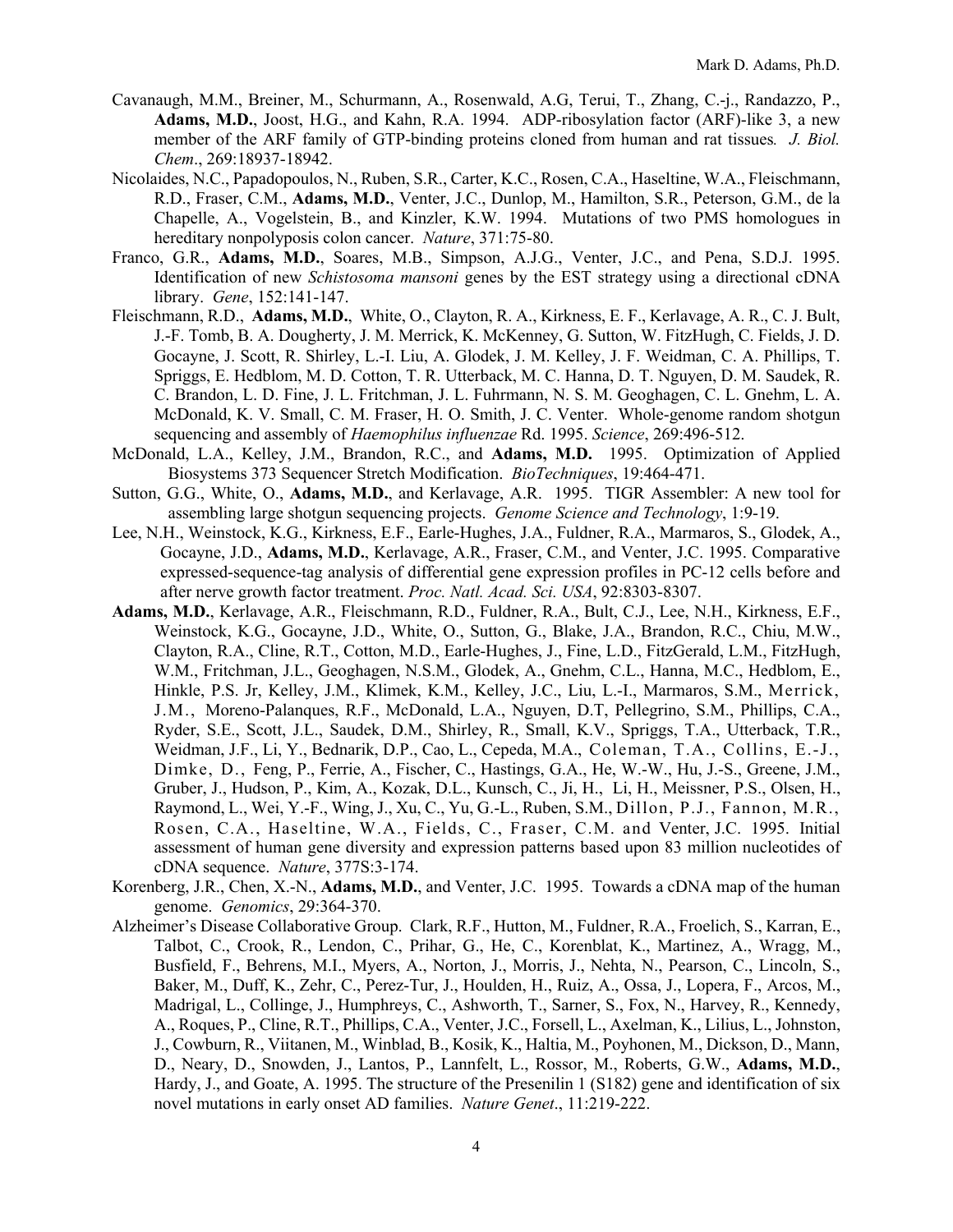- Fraser, C.M., Gocayne, J.D., White, O., **Adams, M.D.**, Clayton, R.A., Fleischmann, R.D., Bult, C.J., Kerlavage, A.R., Sutton, G., Kelley, J.M., Fritchman, J.L., Weidman, J.F., Small, K.V., Sandusky, M., Fuhrmann, J., Nguyen, D., Utterback, T.R., Saudek, D.M., Phillips, C.A., Merrick, J.M., Tomb, J.-F., Dougherty, B.A., Bott, K.F., Hu, P.-C., Lucier, T.S., Peterson, S.N., Smith, H.O., Hutchison, C.A., and Venter, J.C. 1995. The minimal gene complement of *Mycoplasma genitalium*. *Science*, 270: 397-403.
- Feldblyum, T.V., Maglott, D.R., McPherson, J.D., **Adams, M.D.**, Apostol, B.L., Durkin, A.S., Wasmuth, J.J., and Nierman, W.C. 1995. Regional assignment and tissue patterns of twenty-one expressed sequence tags (ESTs) on human chromosome 5. *Genomics* 33:128-130.
- Perez-Tur, J., Froelich, S., Prihar, G., Crook, R., Baker, M., Duff, K., Wragg, M., Busfield, F., Lendon, C., Clark, R.F., Roques, P., Fuldner, R.A., Johnston, J., Cowburn, R., Forsell, C., Axelman, K., Lilius, L., Houlden, H., Karren, E., Roberts, G.W., Rosser, M., **Adams, M.D.**, Hardy, J., Goate, A., Lannfelt, L., and Hutton, M. 1996. A mutation in Alzheimer's disease destroying a splice acceptor site in the presenilin-1 gene. *NeuroReports*, 7:297-301.
- Clark RF, Hutton M, Talbot C, Wragg M, Lendon C, Busfield F, Han SW, Perez-Tur J, **Adams, M.D.**, Fuldner R, Roberts G, Karran E, Hardy J, Goate A. 1996. The role of presenilin 1 in the genetics of Alzheimer's Disease. *Cold Spring Harb. Symp. Quant. Biol.* 61:551-558.
- Hutton, M., Busfield, F., Wragg, M., Crook, R., Perez-Tur, J., Clark, R.F., Prihar, G., Talbot, C., Phillips, H., Wright, K., Baker, M., Lendon, C., Duff, K., Martinez, A., Houlden, H., Nichols, A., Karran, E., Roberts, G., Roques, P., Rossor, M., Venter, J.C., **Adams, M.D.**, Cline, R.T., Phillips, C.A., Fuldner, R.A., Hardy, J., and Goate, A. (1996) Complete analysis of the presenilin 1 gene in early onset Alzheimer's disease. *NeuroReport* 7:801-805.
- Earle-Hughes, J.A., Lee, N.H., Weinstock, K.G., Kirkness, E.F., Fuldner, R.A., Cline, R.T., Glodek, A., Sutton, G.G., **Adams, M.D.**, Fraser, C.M., and Venter, J.C. (1996) Differential gene expression profiles in G1 and S phase synchronized Jurkat T-cell leukemia cells: investigation using an expressed sequence tag analysis. 1996. *Genome Sci. and Technol.* 1:89-128.
- Bult, C.J., White, O., Olsen, G.J., Zhou, L., Fleischmann, R.D., Sutton, G.G., Blake, J.A., FitzGerald, L.M., Clayton, R.A., Gocayne, J.D., Kerlavage, A.R., Dougherty, B.A., Tomb, J.-F., **Adams, M.D.**, Reich, C.I., Overbeek, R., Kirkness, E.F., Weinstock, K.G., Merrick, J.M., Glodek, A., Scott, J.L., Geoghagen, N.S.M., Weidman, J.F., Fuhrman, J.L., Nguyen, D., Utterback, T.R., Kelley, J.M., Peterson, J.D., Sadow, P.W., Hanna, M.C., Cotton, M.D., Roberts, K.M., Hurst, M.A., Kaine, B.P., Borodovsky, M., Klenk, H.-P., Fraser, C.M., Smith, H.O., Woese, C.R., and Venter, J.C. (1996) Complete genome sequence of the methanogenic Archaeon, *Methanococcus jannaschii*. *Science*, 273:1058-1073.
- Prihar, G., Fuldner, R.A., Perez-Tur, J., Lincoln, S., Duff, K., Crook, R., Hardy, J., Phillips, C.A., Venter, J.C., Talbot, C., Clark, R.F., Lendon, C., Wragg, M., Busfield, F., Behrens, M.I., Myers, A., Goate, A., Li, J., Potter, H., Karran, E., Roberts, G.W., Hutton, M., and **Adams, M.D.** 1996. Structure and alternate splicing of the presenilin-2 gene. *NeuroReport*, 7:1680-1684.
- Schuler, G.D., M.S. Boguski, E.A. Stewart, L.D. Stein, G. Gyapay, K. Rice, R.E. White, P. Rodriguez-Tome, A. Aggarwal, E. Bajorek, S. Bentolila, B.B. Birren, A. Butler, A.B. Castle, N. Chiannikulchai, A. Chu, C. Clee, S. Cowles, P.J.R. Day, T. Dibling, N. Drouot, I. Dunham, S. Duprat, C. East, C. Edwards, J.-B. Fan, N. Fang, C. Fizames, C. Garrett, L. Green, D. Hadley, M. Harris, P. Harrison, S. Brady, A. Hicks, E. Holloway, L. Hui, S. Hussain, C. Louis-Dit-Sully, J. Ma, A. MacGilvery, C. Mader, A. Maratukulam, T.C. Matise, K.B. McKusick, J. Morissette, A. Mungall, D. Muselet, H.C. Nusbaum, D.C. Page, A. Peck, S. Perkins, M. Piercy, F. Qin, J. Quackenbush, S. Ranby, T. Reif, S. Rozen, C. Sanders, X. She, J. Silva, D.K. Slonim, C. Soderlund, W.-L. Sun, P. Tabar, T. Thangarajah, N. Vega-Czarny, D. Vollrath, S. Voyticky, T. Wilmer, X. Wu, **Adams, M.D.**, C. Auffray, N.A.R. Walter, R. Brandon, A. Dehejia, P.N. Goodfellow, R. Houlgatte, J.R. Hudson Jr., S.E. Ide, K.R. Iorio, W.Y. Lee, N. Seki, T. Nagase, K. Ishikawa, N. Nomura, C. Phillips, M.H. Polymeropoulos, M. Sandusky, K. Schmitt, R. Berry, K. Swanson, R. Torres, J.C. Venter, J.M. Sikela, J.S. Beckmann, J. Weissenbach, R.M. Myers, D.R. Cox, M.R. James, D. Bentley, P. Deloukas, E.S. Lander, and T.J. Hudson. 1996. A gene map of the human genome. *Science* 274:540-546.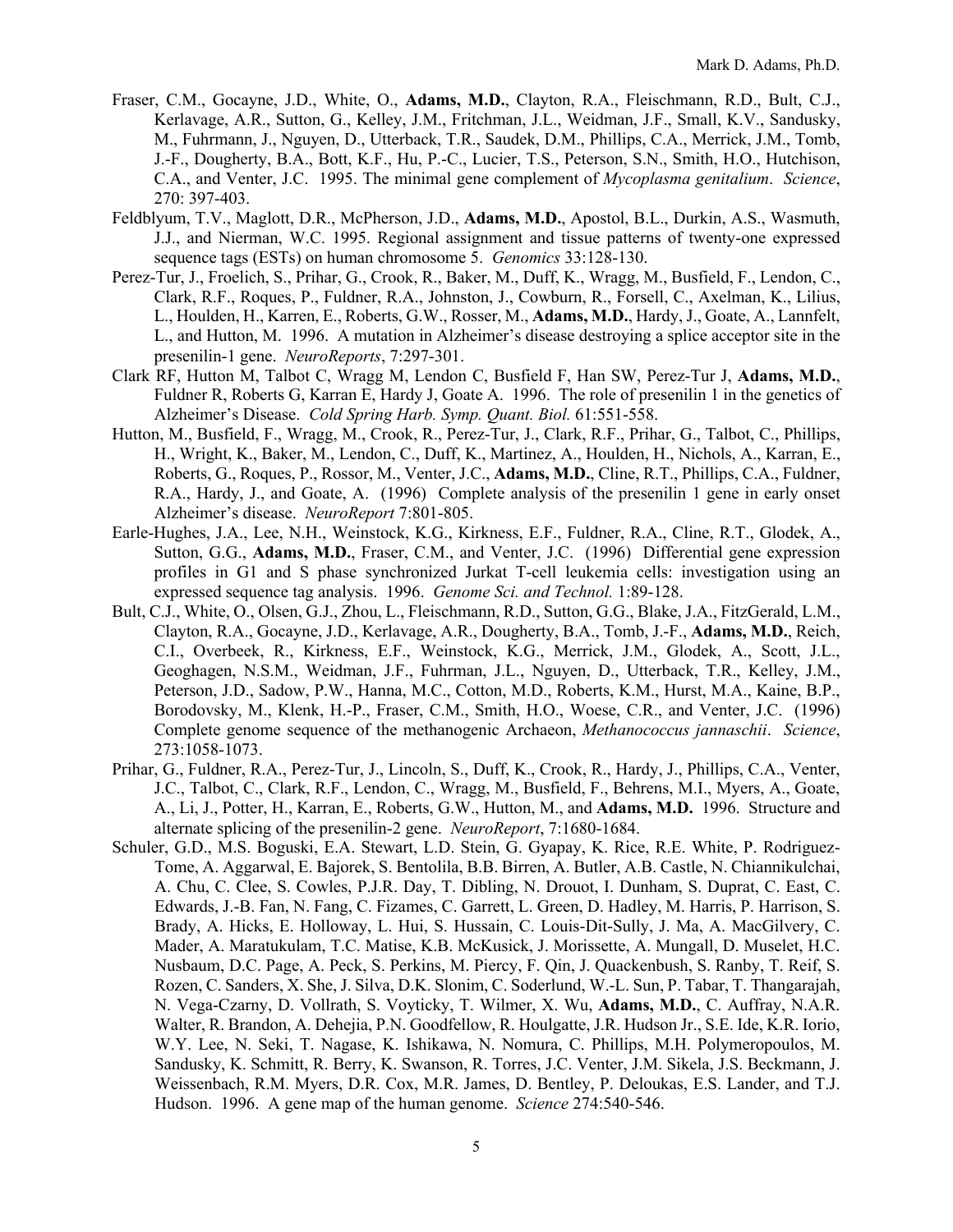- Rounsley, S.D., Glodek, A., Sutton, G., **Adams, M.D.**, Somerville, C.R., Venter, J.C., and Kerlavage, A.R. 1996. The construction of *Arabidopsis* expressed sequence tag assemblies: a new resource to facilitate gene identification. *Plant Physiol*. 112:1177-1183.
- Tomb, J.-F., White, O., Kerlavage, A.R., Clayton, R.A., Sutton, G.G., Fleischmann, R.D., Ketchum, K.A., Klenk, H.P., Gill, S., Dougherty, B.A., Nelson, K., Quackenbush, J., Zhou, L., Kirkness, E.F., Peterson, S., Loftus, B., Richardson, D., Dodson, R., Khalak, H.G., Glodek, A., McKenney, K., FitzGerald, L.M., Lee, N., **Adams, M.D.**, Hickey, E.K., Berg, D.E., Gocayne, J.D., Utterback, T.R., Peterson, J.D., Kelley, J.M., Cotton, M.D., Weidman, J.M., Fujii, C., Bowman, C., Watthey, L., Wallin, E., Hayes, W.S., Borodovsky, M., Karp, P.D., Smith, H.O., Fraser, C.M, and Venter, J.C. 1997. The complete genome sequence of the gastric pathogen *Helicobacter pylori*. *Nature* 388:539- 547.
- Huang, X., **Adams, M.D.**, Zhou, H., and Kerlavage, A.R. 1997. A tool for annotating genomic sequences. *Genomics* 46:37-45.
- Klenk, H.-P., Clayton, R.A., Tomb, J.-F., White, O., Nelson, K.E., Ketchum, K.A., Dodson, R.J., Gwinn, M., Hickey, E.K., Peterson, J.D., Richardson, D.L., Kerlavage, A.R., Graham, D.E., Kyripides, N.C., Fleischmann, R.D., Quackenbush, J., Lee, N.H., Sutton, G.G., Gill, S., Kirkness, E.F., Dougherty, B.A., McKenney, K., **Adams, M.D.**, Loftus, B.J., Peterson, S., Reich, C.I., McNeil, L.K., Badger, J.H., Glodek, A., Zhou, L., Overbeek, R., Gocayne, J.D., Weidman, J.F., McDonald, L.A., Utterback, T., Cotton, M.D., Spriggs, T., Artiach, P., Kaine, B.P., Sykes, S.M., Sadow, P.W., D'Andrea, K.P., Bowman, C., Fujii, C., Garland, S.A., Mason, T.M., Olsen, G.J., Fraser, C.M., Smith, H.O., Woese, C.R., and Venter, J.C. 1997. The complete genome sequence of the hyperthermophilic sulfatereducing archaeon *Archaeoglobus fulgidus*. *Nature* 390:364-369.
- Fraser, C.M., Casjens, S., Huang, W. M., Sutton, G.G., Clayton, R., Lathigra, R., White, O., Ketchum, K. A., Dodson, R., Hickey, E.K., Gwinn, M., Dougherty, B., Tomb, J.-F., Fleischmann, R.F., Richardson, D., Peterson, J., Kerlavage, A.R., Quackenbush, J., Salzberg, S., Hanson, M., van Vugt, R., Palmer, N., **Adams, M.D.**, Gocayne, J.D., Weidman, J., Utterback, T., Watthey, L., McDonald, L., Artiach, P., Bowman, C., Garland, S., Fujii, C., Cotton, M.D., Horst, K., Roberts, K., Hatch, B., Smith, H.O., and Venter, J.C. 1997. Genomic sequence of the Lyme disease spirochaete, *Borrelia burgdorferi*. *Nature* 390:580-586.
- Kramer, J.A., **Adams, M.D.**, Singh, G.B., Doggett, N.A., and Krawetz, S.A. 1998. Extended analysis of the region encompassing the PRM1 $\rightarrow$ PrM2 $\rightarrow$ TNP2 domain: genomic organization, evolution and gene identification, *J. Exp. Zool.* 282:245-253.
- Gardner, M.J., Tettelin, H., Carucci, D.J., Cummings, L.M., Aravind, L., Koonin, E.V., Shallom, S., Mason, T., Yu, K., Fujii, C., Pederson, J., Shen, K., Jing, J., Aston, C., Lai, Z., Schwartz, D.C., Pertea, M., Salzberg, S., Zhou, L., Sutton, G.G., Clayton, R., White, O., Smith, H.O., Fraser, C.M., **Adams, M.D.**, Venter, J.C., and Hoffman, S.L. 1998. Chromosome 2 sequence of the human malaria parasite *Plasmodium falciparum, Science* 282:1126-1132.
- Greenham, J., **Adams, M.D.**, Doggett, N., and Mole, S. (1998). Elucidation of the exon-intron structure and size of the human protein kinase C beta gene (PRKCB). *Hum. Genet*. 103:483-487.
- Kramer, J.A., **Adams, M.D.**, Singh, G.B., Doggett, N.A., and Krawetz, S.A. 1998. A matrix associated region localizes the human SOCS-1 gene to chromosome 16p13.13, *Somatic Cell and Molecular Genetics* 24 (2):131-133.
- Clayton C, **Adams M**, Almeida R, Baltz T, Barrett M, Bastien P, Belli S, Beverley S, Biteau N, Blackwell J, Blaineau C, Boshart M, Bringaud F, Cross G, Cruz A, Degrave W, Donelson J, El-Sayed N, Fu G, Ersfeld K, Gibson W, Gull K, Ivens A, Kelly J, Vanhamme L, *et al*., (1998) Genetic nomenclature for Trypanosoma and Leishmania, *Mol Biochem Parasitol.* 97:221-224
- Kelley, J.M., Field, C.E., Craven, M.B., Bocskai, D., Kim, U.-J., Rounsley, S.D. & **Adams, M.D.** (1999). High throughput direct end sequencing of BAC clones, *Nucleic Acids Res*earch 27:1539-1546.
- Cao, Y., Kang, H.L., Xu, X., Wang, M., Dho, S.H., Huh, J.R., Lee, B., Kalush, F., Bocskai, D., Ding, Y., Tesmer, J.G., L., J., Moon, E., Jurecic, V., Baldini, A., Weier, H., Dogett, N.S., Simon, M.I., **Adams, M.D.**, and Kim, U. (1999) A 12-Mb Complete Coverage BAC Contig Map in Human Chromosome 16p13.1-p11.2, *Genome Research*; 9:763-774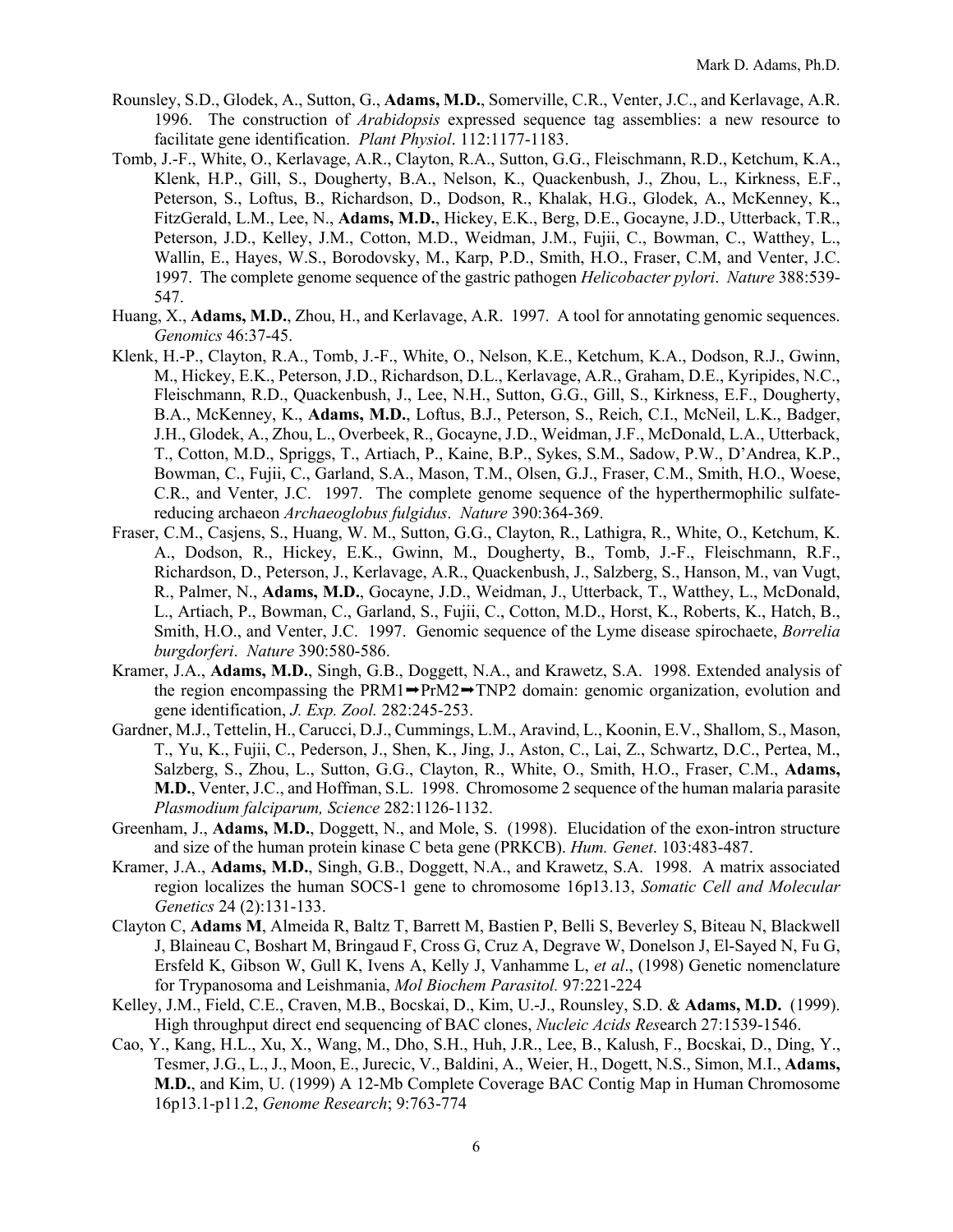- Loftus, B.J., Kim, U-J, Sneddon, V.P., Kalush, F., Brandon, R., Fuhrmann, J., Mason, T. Crosby, M.L. Barnstead, M. Cronin, L., Cao, Y., Xu, R.X., Kang, H.L., Eichler, E., Harris, P., Venter, J.C. and **Adams, M.D.** (1999). Genome duplications and other features in 12 Mbp of DNA sequence from human chromosome 16p and 16q. *Genomics*, 60 (3):295-308.
- Mahairas, G.G., Wallace, J.C., Smith, K., Swartzell, S., Holzman, T., Keller, A., Shaker, R., Furlong, J., Young, J, Zhao, S., **Adams, M.D.**, and Hood, L. (1999) Sequence tagged connectors: a sequence approach to mapping and scanning the human genome. *Proc. Natl. Acad Sci USA.* 17:9739-44.
- Lin, X., Kaul, S., Rounsley, S., Shea, T.P., Benito, M.-I., Town, C.D., Fujii, C.Y., Mason, T., Bowman, C.L., Barnstead, M., Feldblyum, T.V., Buell, C.R., Ketchum, K.A., Lee, J., Ronning, C.M., Koo, H.L., Moffat, K.S., Cronin, L.A., Shen, M., Pai, G., Van Aken, S., Umayam, L., Tallon, L.J., Gill, J.E., **Adams, M.D.**, Carrera, A.J., Creasy, T.H., Goodman, H.M., Somerville, C.R., Copenhaver, G.P., Preuss, D., Nierman, W.C., White, O., Eisen, J.A., Salzberg, S.L., Fraser, C.M., Venter, J.C. (1999) Sequence and analysis of chromosome 2 of the plant *Arabidopsis thaliana. Nature* 402:761- 768
- Lee, M.P., Brandenburg, S., Landes, G.M., **Adams, M.**, Miller, G., and Feinberg, A.P. (1999) Two novel genes in the center of the 11p15 imprinted domain escape genomic imprinting, *Hum. Mol. Genet.* 8:683-90.
- Zhao, S, Malek, J., Mahairas, G.G., Fu, L., Nierman, W.C., Venter, J.C.**, Adams, M.D.** (2000) Human BAC Ends quality assessment and sequence analyses. *Genomics*, 63:321-32.
- Horvath, J.E., Viggiano, L., Loftus, B.J., **Adams, M.D.**, Archidiacono N, Rocchi M., Eichler E.E. (2000) Molecular structure and evolution of an alpha satellite/non-alpha satellite junction at 16p11. *Hum Mol Genet*. 9:113-23.
- **Adams, M.D**., Celniker, S.E., Holt, R.A., Evans, C.A., Gocayne, J.D., Amanatides, P.G., Scherer, S.E., Li, P.W., Galle, R.F., George, R.A., Hoskins, R.A., Lewis, A., Richards, S., Ashburner, M., Henderson, S.N., Wortman, J.R., Yandell, M.D., Zhang, Q., Chen, L.X., Brandon, R.C., Rogers, Y-H.C., Blazej, R.G., Champe, M., Pfeiffer, B.D., Svirskas, R.R., Wan, K.H., Doyle, C., Baxter, E.G., Helt, G., Nelson, C.R., Gabor Miklos, G.L., Abril, J.F., Agbayani, A., An, H-J., Baldwin, D., Ballew, R.M., Basu, A., Baxendale, J., Bayraktaroglu, L., Beasley, E.M., Beeson, K.Y., Benos, P.V., Berman, B.P., Bhandari, D., Bolshakov, S., Borkova, D., Botchan, M.R., Bouck, J., Brokstein, P., Brottier, P., Burtis, K.C., Busam, D.A., Butler, H., Cadieu, E., Center, A., Cherry, J.M., Cawley, S., Dahlke, C., Davenport, L.B., Davies, P., de Pablos, B., Delcher, A., Deng, Z., Deslattes Mays, A., Dew, I., Dietz, S.M., Dodson, K., Doup, L.E., Downes, M., Dugan-Rocha, S., Dunkov, B.C., Dunn, P., Durbin, K.J., Evangelista, C.C., Ferraz, C., Ferriera, S., Fleischmann, W., Fosler, C., Gabrielian, A.E., Garg, N.S., Gelbart, W.M., Glasser, K., Glodek, A., Gong, F., Gorrell, J.H., Gu, Z., Guan, P., Harris, M., Harris, N.L., Harvey, D., Heiman, T.J., Hernandez, J.R., Houck, J., Hostin, D., Houston, K.A., Howland, T.J., Ibegwam, C., Jalali, M., Kalush, F., Karpen, G.H., Ke, Z., Kennison, J.A., Ketchum, K.A., Kimmel, B., Kodira, C.D., Kraft, C., Kravitz, A., Kulp, D., Lai, Z., Lasko, P., Lei, Y., Levitsky, A.A., Li, J., Li, Z., Liang, Y., Lin, X., Liu, X., Mattei, B., McIntosh, T.C., McPherson, D., Merkulov, G., Milshina, N.V., Mobarry, C., Morris, J., Moshrefi, A., Mount, S.M., Moy, M., Murphy, B., Murphy, L., Muzny, D.M., Nelson, D.L., Nelson, D.R., Nelson, K.A., Nixon, K., Nusskern, D.R., Pacleb, J.M., Palazzolo, M., Pittman, G.S., Pan, S., Pollard, J., Puri, V., Reese, M., Reinert, K., Remington, K., Saunders, R.D.C., Scheeler, F., Shen, H., Shue, C., Sidén-Kiamos, I., Simpson, M., Skupski, M.P., Smith, T., Spier, E., Spradling, A.C., Stapleton, M., Strong, R., Sun, E., Sutton, G.G., Tector, C., Turner, R., Venter, E., Wang, A.H., Wang, X., Wang, Z-Y., Wassarman, D.A., Weinstock, G.M., Weissenbach, J., Williams, S.M., Woodage, T., Worley, K.C., Wu, D., Yang, S., Yao, Q.A., Ye, J., Yeh, R-F., Zaveri, J.S., Zhan, M., Zhang, G., Zhao, Q., Zheng, L., Zheng, H.X., Zhong, F.N., Zhong, W., Zhou, X., Zhu, S., Zhu, X., Smith, H.O., Gibbs, R., Myers, E.W., Rubin, G.M., and Venter, J.C. (2000) The genome sequence of *Drosophila melanogaster*, *Science* 287:2185-95.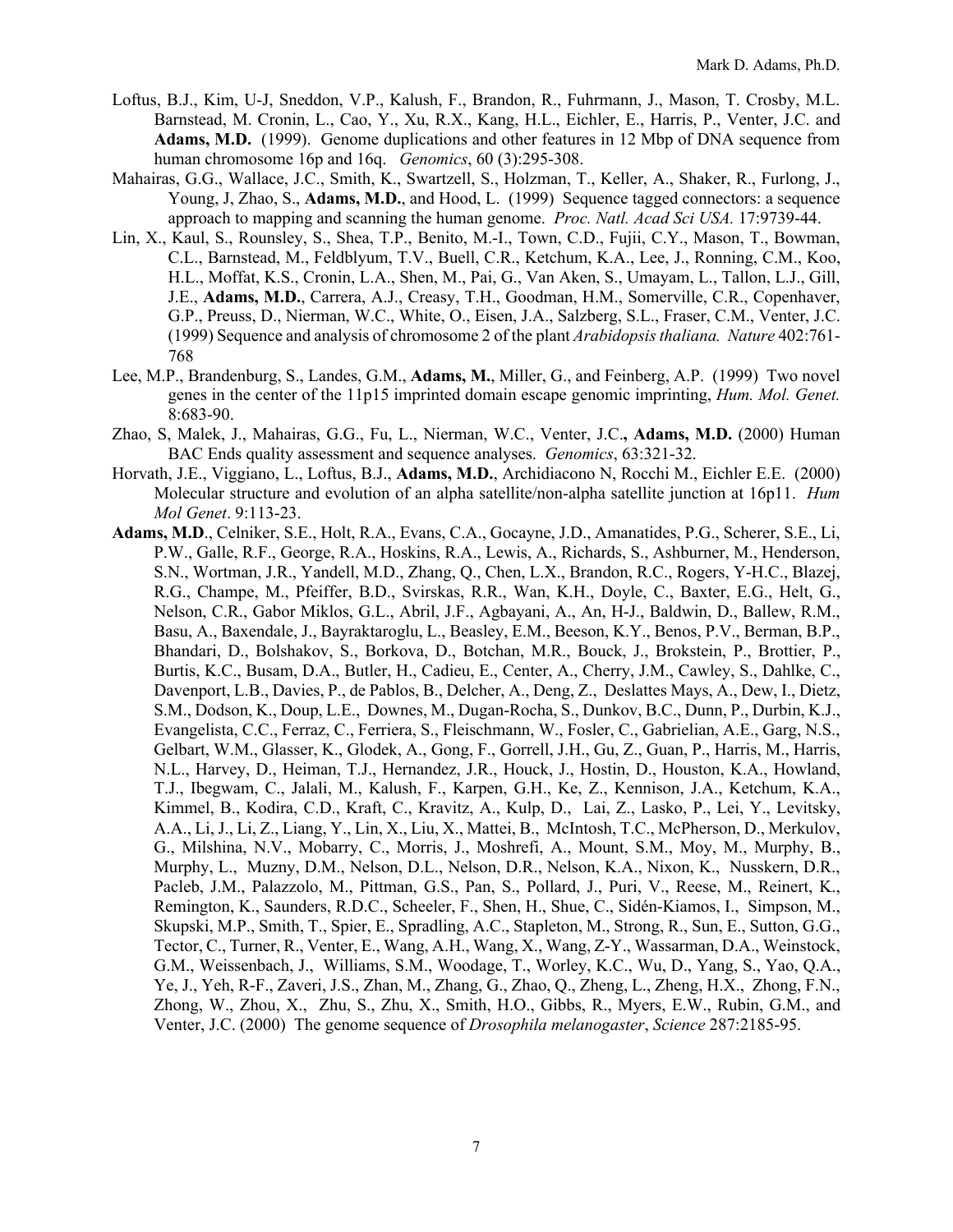- Rubin, G.M., Yandell, M.D., Wortman, J.R., Gabor Miklos, G.L., Nelson, G.R., Hariharan, I.K., Fortini, M.E., Li, P.W., Apweiler, R., Fleischmann, W., Cherry, J.M., Henikoff, S., Skupski, M.P., Misra, S., Ashburner, M., Birney, E., Boguski, M.S., Brody, T., Brokstein, P., Celniker, S.E., Chervitz, S.A., Coates, D., Cravchik, A., Gabrielian, A., Galle, R.F., Gelbart, W.M., George, R.A., Goldstein, L.S.B., Harris, N.L., Hay, B., Hoskins, R.A., Hynes, R.O., Jones, S.J.M., Kuehl, P.M., Lemaitre, B., Littleton, J.T., Morrison, D.K., Mungall, C., O'Farrell, P., Pickeral, O.K., Shue, C., Vosshall, L.B., Zhang, J., Gibbs, R., Venter, J.C., **Adams, M.D.**, and Lewis, S. (2000) Comparative genomics of the eukaryotes. *Science*, 287:2204-2215.
- Myers, E.W., Sutton, G.G., Delcher, A.L., Dew, I.M., Fasulo, D.P., Flanigan, M.J., Kravitz, S.A., Mobarry, C.M., Reinert, K.H.J., Remington, K.A., Anson, E.L., Bolanos, R.A., Chou, H-H., Jordan, C.M., Halpern, A.L., Lonardi, S., Beasley, E.M., Brandon, R.C., Chen, L., Dunn, P.J., Lai, Z., Liang, Y., Nusskern, D.R., Zhan, M., Zhang, Q., Zheng, X., **Adams, M.D.,** and Venter, J.C. (2000) The wholegenome assembly of *Drosophila. Science*, 287:2196-2204.
- Riley, M.A., Cadavid, L., Collett, M.S, Neely, M.N, **Adams, M.D**., Phillips, C.M., Neel, J.V., and Friedman, D. (2000) The newly characterized colicin Y provides evidence of positive selection in pore-former colicin diversification, *Microbiology*, 146: 671-1677
- Cai L, Struk B, **Adams MD**, Ji W, Haaf T, Kang HL, Dho SH, Xu X, Ringpfeil F, Nancarrow J, Zach S, Schaen L, Stumm M, Niu T, Chung J, Lunze K, Verrecchia B, Goldsmith LA, Viljoen D, Figuera LE, Fuchs W, Lebwohl M, Uitto J, Richards R, Hohl D, and Ramesar R. (2000) A 500-kb region on chromosome 16p13.1 contains the pseudoxanthoma elasticum locus: high-resolution mapping and genomic structure. *J. Mol. Med.* 78:36-46.
- Dawson, E., Chen, Y., Hunt, S., Smink, L., Hunt, A., Rice, K., Livingston, S., Bumpstead, S., Bruskiewich, R., Sham, P., Ganske, R., **Adams, M.D**., Kawasaki, K., Shimizu, N., Minoshima, S., Roe, B., Bentley, D., and Dunham, I. (2001) A SNP resource for human chromosome 22: extracting dense clusters of SNPs from the genomic sequence. *Genome Res.* 11:170-178.
- Venter, J.C., **Adams, M.D.**, Myers, E.W., Li, P., Mural, R.J., Sutton, G.G., Smith, H.O., Yandell, M., Evans, C.A., Holt, R.A., Gocayne, J.D., Amanatides, P., Ballew, R.M., Huson, D.H., Wortman, J.R., Zhang, Q., Kodira, C., Zheng, Z.H., Chen, L., Skupski, M., Subramanian, G., Thomas, P.D., Zhang, J., Miklos, G.L., Nelson, C., Broder, S., Clark, A.G., Nadeau, J., McKusick, V.A., Zinder, N., Levine, A.J., Roberts, R., Simon, M., Slayman, C., Hunkapiller, M., Bolanos, R., Delcher, A., Dew, I., Fasulo, D., Flanigan, M., Florea, L., Halpern, A., Hannenhalli, S., Kravitz, S., Levy, S., Mobarry, C., Reinert, K., Remington, K., Abu-Threideh, J., Beasley, E., Biddick, K., Bonazzi, V., Brandon, R., Cargill, M., Chandramouliswaran, I., Charlab, R., Chaturvedi, K., Deng, Z., Di Francesco, V., Dunn, P., Eilbeck, K., Evangelista, C., Gabrielian, A.E., Gan, W., Ge, W., Gong, F., Gu, A., Guan, P., Heiman, T.A., Higgins, M.E., Ji, R-R., Ke, Z., Ketchum, K.A., Lai, Z., Lei, Y., Li, Z., Li, J., Liang, Y., Lin, X., Lu, F., Merkulov, G.V., Milshina, N., Moore, H.M., Naik, A.K., Narayan, V.A., Neelam, B., Nusskern, D., Rusch, D.B., Salzberg, S., Shao, W., Shue, B., Sun, J., Wang, Z.Y., Wang, A., Wang, X., Wang, J., Wei, M-H., Wides, R., Xiao, C., Yan, C., Yao, A., Ye, J., Zhan, M., Zhang, W., Zhang, H., Zhao, Q., Zheng, L., Zhong, F., Zhong, W., Zhu, S.C., Zhao, S., Gilbert, D., Baumhueter, S., Spier, G., Carter, C., Cravchik, A., Woodage, T., Ali, F., An, H., Awe, A., Baldwin, D., Baden, H., Barnstead, M., Barrow, I., Beeson, K., Busam, D., Carver, A., Center, A., Cheng, M.L., Curry, L., Danaher, S., Davenport, L., Desilets, R., Dietz, S., Dodson, K., Doup, L., Ferriera, S., Garg, N., Gluecksmann, A., Hart, B., Haynes, J., Haynes, C., Heiner, C., Hladun, S., Hostin, D., Houck, J., Howland, T., Ibegwam, C., Johnson, J., Kalush, F., Kline, L., Koduru, S., Love, A., Mann, F., May, D., McCawley, S., McIntosh, T., McMullen, I., Moy, M., Moy, L., Murphy, B., Nelson, K., Pfannkoch, C., Pratts, E., Puri, V., Qureshi, H., Reardon, M., Rodriguez, R., Rogers, Y-H., Romblad, D., Ruhfel, B., Scott, R., Sitter, C., Smallwood, M., Stewart, E., Strong, R., Suh, E., Thomas, R., Tint, N.N., Tse, S., Vech, C., Wang, G., Wetter, J., Williams, S., Williams, M., Windsor, S., Winn-Deen, E., Wolfe, K., Zaveri, J., Zaveri, K., Abril, J.F., Guigó, R., Campbell, M.J., Sjolander, K.V., Karlak, B., Kejariwal, A., Mi, H., Lazareva, B., Hatton, T., Narechania, A., Diemer, K., Muruganujan, A., Guo, N., Sato, A., Bafna, V., Istrail, S., Lippert, R., Schwartz, R., Walenz, B., Yooseph, S., Allen, D., Basu, A., Baxendale, J., Blick, L., Caminha, M., Carnes-Stine, J., Caulk, P.,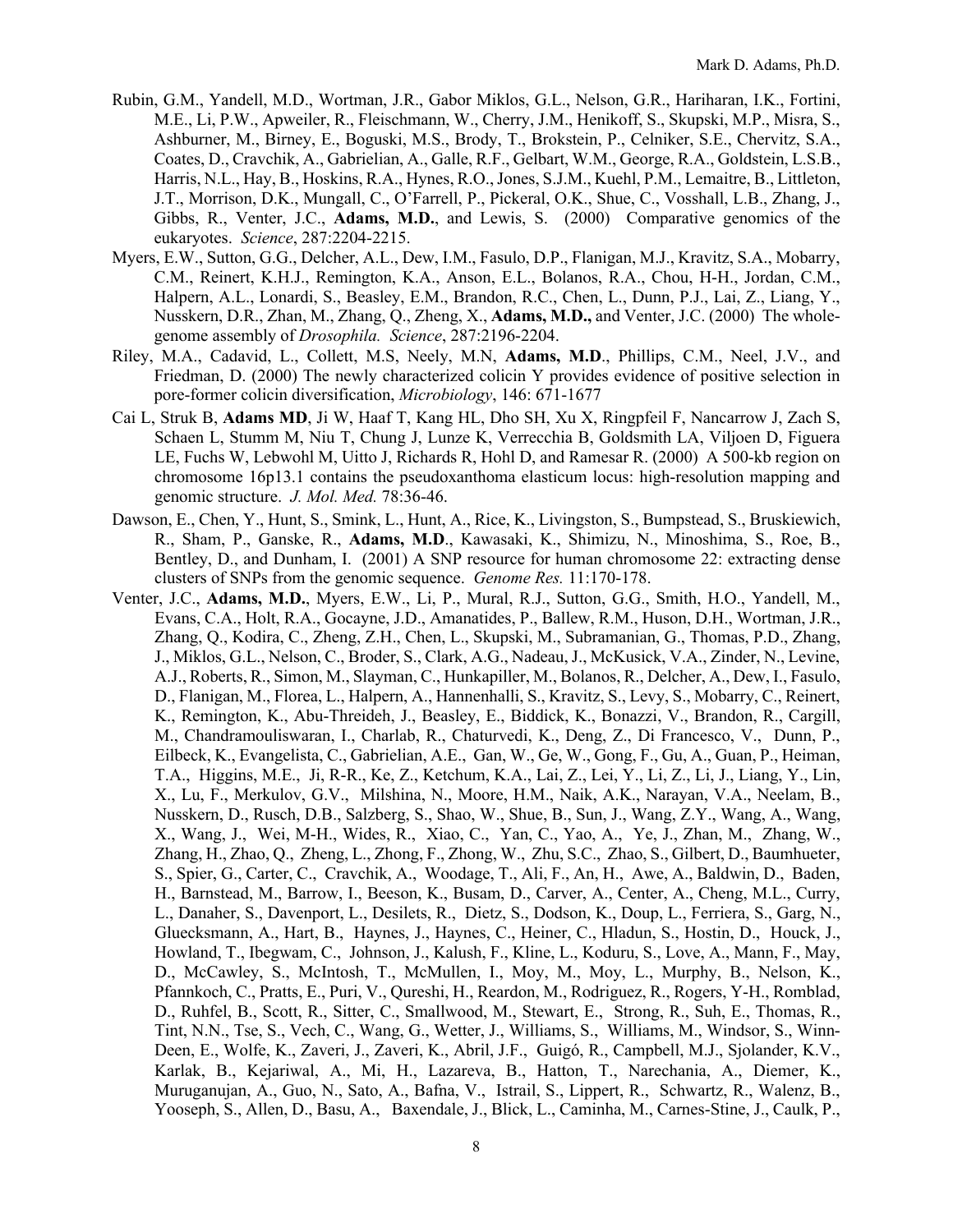Chiang, Y-H., Coyne, M., Dahlke, C., Deslattes Mays, A., Dombroski, M., Donnelly, M., Ely, D., Esparham, S., Fosler, C., Gire, H., Glanowski, S., Glasser, K., Glodek, A., Gorokhov, M., Graham, K., Gropman, B., Harris, M., Heil, J., Henderson, S., Hoover, J., Jennings, D., Jordan, C., Jordan, J., Kasha, J., Kagan, L., Kraft, C., Levitsky, A., Lewis, M., Liu, X., Lopez, J., Ma, D., Majoros, W., McDaniel, J., Murphy, S., Newman, M., Nguyen, T., Nguyen, N., Nodell, M., Pan, S., Peck, J., Rowe, W., Sanders, R., Scott, J., Simpson, M., Smith, T., Sprague, A., Stockwell, T., Turner, R., Venter, E., Wang, M., Wen, M., Wu, D., Wu, M., Xia, A., Zandieh, A., and Zhu, X. (2001) The sequence of the human genome, *Science*, 291, 1304-1351.

- Sparks, A.B., Peterson S.N., Bell, C., Loftus, B.J., Hocking, L., Cahill, D.P., Frassica, F.J., Streeten, E.A., Levine, M.A., Fraser, C.M., **Adams, M.D.,** Broder, S., Venter, J.C., Kinzler, K.W., Vogelstein, B., Ralston, S.H. (2001) Mutation screening of the TNFRSF11A gene encoding receptor activator of NF kappa B (RANK) in familial and sporadic Paget's disease of bone and osteosarcoma. *Calcif. Tissue. Int*. 68:151-155.
- Mural, R.J., **Adams, M.D.**, Myers, E.W., Smith, H., Gabor Miklos, G.L., Wides, R., Halpern, A., Li, P.W., Sutton, G., Nadeau, J., Salzberg, S.L., Holt, R., Kodira, C.D., Lu, F., Evangelista, C.C., Gan, W., Heiman, T.J., Li, J., Merkulov, G.V., Naik, A.K., Qi, R., Wang, A., Wang, X., Yan, X., Yooseph, S., Zheng, L., Zhu, S.C., Biddick,K.B., Bolanos, R., Delcher, A., Dew, I., Fasulo, D., Flanigan, M., Huson, D., Kravitz, S., Miller, J.R., Mobarry, C., Reinert, K., Remington, K., Zhang, Q., Zheng, X.H., Nusskern, D., Lai, Z., Lei, Y., Zhong, W., Yao, A., Guan, P., Ji, R., Gu, Z., Wang, Z., Zhong, F., Xiao, C., Chiang, C.-C., Yandell, M., Wortman, J., Amanatides, P.G., Hladun, S., Pratts, E., Johnson, J., Dodson, K., Woodford, K., Houck, J.T., Evans, C., Gropman, B., Rusch, D., Venter, E., Wang, M., Smith, T., Houck, J.W., Tompkins, D.E., Haynes, C., Jacob, D., Chin, S.H., Allen, D., Dahlke, C., Sanders, B., Li, K., Liu, F., Levitsky, A., Majoros, W., Chen, Q., Xia, A., Lopez, J., Donnelly, M., Newman, M., Glodek, A., Kraft, C., Nodell, M., Beeson, K., Cai, A., Caulk, P., Chen, Y.H., Coyne, M., Dietz, S., Dullaghan, P., Fosler, C., Gire, C., Gocayne, J.D., Hoover, J., Howland, T., Ma, D., McIntosh, T., Murphy, B., Murphy, S., Nelson, K.,Parker, K., Prudhomme, A., Puri, V., Qureshi, H., Raley, J.C., Reardon, M., Regier, M., Rogers,Y.C., Romblad, D., Scott, J., Scott, R., Sitter, C., Sprague, A., Stewart, E., Strong, R., Suh, E., Sylvester, K., Tint, N., Tsonis, C., Wang, G., Wang, G., Williams, M., Williams, S., Windsor, S., Wolfe, K., Wu, M., Zaveri, J., Zubeda, N., Subramanian, G. and Venter, J.C. (2002) A comparison of whole genome shotgun-derived mouse chromosome 16 and the human genome. *Science*, 296:1661-1671.
- Bailey, J.A., Gu, Z., Clark, R.A., Reinert, K., Samonte, R.V., Schwartz, S.S., **Adams, M.D.**, Myers, G.W., Li, P.W., and Eichler, E.E. (2002) Recent segmental duplications in the human genome, *Science*, 297:1003-7.
- Holt, R.A., Subramanian, G.M., Halpern, A., Sutton, G.G., Charlab, R., Nusskern, D.R., Wincker, P., Clark, A.G., Ribeiro, J.M.C., Wides, R., Salzberg, S.L., Loftus, B., Yandell, M., Majoros, W.H., Rusch, D.B., Lai, Z., Kraft,C.L., Abril, J.F., Anthouard, V., Baden, H., de Berardinis, V., Baldwin, D., Benes, V., Blass, C., Bolanos, R., Boscus, D., Barnstead, M., Cai, S., Center, A., Chatuverdi, K., Christophides, G.K., Chrystal, M.A.,Clamp, M., Cravchik, A., Curwen, V., Dana, A., Delcher, A., Dew, I., Evans, C.A., Flanigan, M., Gu, Z., Guan, P., Guigo, R.,Hillenmeyer, M.E., Hladun, S.L., Hogan, J.R., Hong, Y.S., Hoover, J., Jaillon, O., Ke, Z., Kodira, C., Kokoza, E., Letunic, I., Levitsky, A., Liang, Y., Lin, J-J., Lobo, N.F., Lopez, J.R., Malek, J.A., Meister, S., Miller, J., Mobarry, C., Mongin, E., Murphy, S.D., Pfannkoch, C., Qi, R., Regier, M.A., Remington, K., Sharakov, M.V., Sitter, C.D., Shetty, J., Strong, R., Sun, J., Thomasova, D., Ton, L.Q., Unger, M.F., Walenz, B., Wang, A., Wang, J., Wang, X. , Woodford, K.J., Wortman, J.R., Wu, M., Yao, A., Zdobnov, E., Zhang, H., Zhao, S., Zhu, S.C., Zhao, Q., Zhimulev, I., Coluzzi, M., della Torre, A., Louis, K., Roth, C.W., Kalush, F.,Mural, R.J., Myers, E.W., **Adams, M.D.,** Smith, H.O., Broder, S., Gardner, M.J., Fraser, C.M., Birney, E., Bork, P., Brey, P.T., Venter, J.C., Weissenbach, J., Kafatos, F.C., Collins, F.H. and Hoffman, S.L. (2002) The genome sequence of the malaria mosquito *Anopheles gambiae*, *Science* 298:129-149.
- Gardner, M.J., Shallom, S., Carlton, J.M., Salzberg, S., Nene, V., Shoaibi, A., Ciecko, A., Lynn, J., Rizzo, M., Weaver, B., Jarrahi, B., Brenner, M., Parvizi, B., Tallon, L., Moazzez, A., Granger, D., Fujii,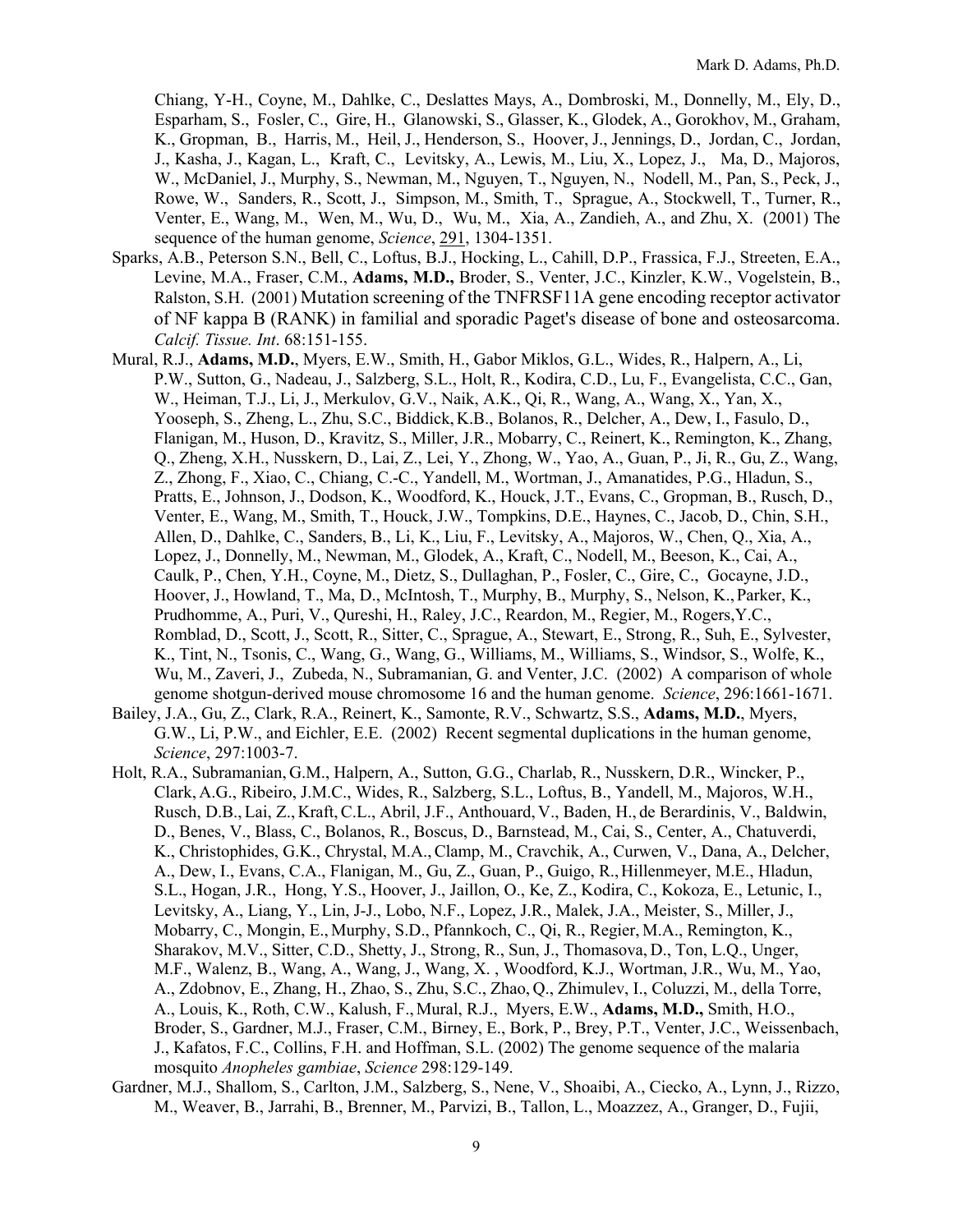C., Hansen, C., Feldblyum, T., Peterson, J., Suh, B., Angiuoli, S., Pertea, M., Allen, J., Selengut, J., White, O., Cummings, L.M., Smith, H.O., **Adams, M.D.**, Venter, J.C., Carucci, D.J., Hoffman, S.L. and Fraser, C.M. (2002) Sequence of *Plasmodium falciparum* chromosomes 2, 10, 11, and 14. *Nature* 419:531-533.

- Celniker, S.E., Wheeler, D.A., Kronmiller, B., Carlson, J.W., Halpern, A., Patel, S., **Adams, M.D.**, Champe, M., Dugan, S.P., Frise, E., Hodgson, A., George, R.A., Hoskins, R.A., Laverty, T., Muzny, D.M., Nelson, C.R., Pacleb, J.M., Park, S., Pfeiffer, B.D., Richards, S., Sodergren, E.J., Svirskas, R., Taor, P.E., Wan, K., Stapleton, M., Sutton, G.G., Venter, J.C., Weinstock, G., Scherer, S.E., Myers, E.W., Gibbs, R.A., and Rubin, G.M. (2002) Finishing a whole genome shotgun: Release 3 of the *Drosophila melanogaster* euchromatic genome sequence. *Genome Biol.* 3(12):research0079.1-0079.14. PMC151181
- Wiltshire, T., Pletcher, M.T., Batalov, S., Barnes, W., Tarantino, L.M., Cooke, M.P., Wu, H., Smylie, K., Santrosyan, A., Copeland, N.G., Jenkins, N.A., Kalush, F., Mural, R.J., Glynne, R.J., Kay, S.A., **Adams, M.D.**, and Fletcher, C.F. (2003) Genome-wide SNP analysis defines haplotype patterns, *Proc. Natl. Acad. Sci. USA*, 100:3380-3385. PMC152301
- Bernardo Carvalho, A., Vibranovski, M.D., Carlson, J.W., Celniker, S.E., Hoskins, R.A., Rubin, G.M., Sutton, G.G., **Adams, M.D.**, Myers, E.W. and Clark, A.G. (2003) Y chromosome and other heterochromatic sequences of the *Drosophila melanogaster* genome: how far can we go? *Genetica*, 117:227-237.
- Scherer, S.W., Cheung, J., MacDonald, J.R., Nakabayashi, K., Herbrick, J.-A., Skaug, J., Khaja, R., Zhang, J., Hudek, A.K., Li, M., Haddad, M., Carson, A.K., Duggin, G.E., Fernandez, B.A., Kanematsu, E., Katiree, L., Gentles, S., Christopolous, C.C., Choufani, S., Kwasnicka, D., Zhang, H., Zeesman, S., Chitayat, D., Shuman, C., Weksberg, R., Zackai, E.H., Grebe, T.A., Cox, S.R., Kirkpatrick, S.J., Rahman, N., Friedman, J.M., Heng, H.H.Q., Pelicci, P., Lococo, F., Bellonie, E., Shaffer, L.G., Summers, A.M., Gripp, K.W., Roberts, W., Szatmari, P., Winsor, E.J.T., Teebi, A., Minassian, B.A., Kere, J., Armengol, L., Pugana, M.A., Estivill, X., Wilson, M.D., Koop, B.F., Tosi, S., Moore, G.E., Boright, A.P. Kerem, B., Kroisel, P.M., Petek, E., Oscier, DG., Mould, S.J., Döhner, H., Döhner, K., Vincent, J.B., Osborne, L.R., Rommens, J.M., Venter, J.C., Li, P.W., Mural, R.M., **Adams, M.D.**, and Tsui, L.-C. (2003) Human chromosome 7: DNA sequence and biology, *Science*, 300:767-772.
- Waters, E., Hohn, M.J., Ahel, I., Graham, D.E., **Adams, M.D.,** Barnstead, M., Beeson, K.Y, Bibbs, L., Bolanos, R., Keller, M., Kretz, K., Lin, X., Mathur, E., Ni, J., Podar, M., Richardson, T., Sutton, G.G., Simon, M., Söll, D., Stetter, K.O., Short, J.M., and Noordewier, M. (2003) The genome of *Nanoarchaeum equitans*: Insights into early archaeal evolution and derived parasitism *Proc. Natl. Acad. Sci. USA*, 100: 12984-12988.
- El-Sayed, N.M.A., Ghedin, E., Song, J., MacLeod, A., Bringaud, F., Larkin, C., Wanless, D., Peterson, J., Hou, L., Taylor, S., Tweedie, A., Biteau, N., Khalak, H.G., Lin, X., Mason, T., Hannick, L., Caler, E., Blandin, G., Bartholomeu, D., Simpson, A.J., Kaul, S., Zhao, H., Pai, G., Van Aken, S., Utterback, T., Haas, B., Koo, H.L., Umayam, L., Gerrard, C., Leech, V., Qi, R., Zhou, S., Schwartz, D., Feldblyum, T., Salzberg, S., Tait, A., Turner, C.M.R., Ullu, E., White, O., Melville, S., **Adams, M.D.**, Donelson, J.E., and Fraser, C.M. (2003) The sequence and analysis of *Trypanosoma brucei*  chromosome II, *Nucl. Acids Res.* 31:4856-63.
- Clark, A.G., Glanowski, S., Nielson, R., Thomas, P., Kejariwal, A., Todd, M.A., Tanenbaum, D.M., Civello, D., Lu, F., Murphy, B., Ferriera, S., Wang, G., Zheng, X.H., White, T.J., Sninsky, J.J., **Adams, M.D.**, and Cargill, M. (2003) Inference of extensive non-neutral evolution from humanchimp-mouse orthologous gene trios. *Science* 302: 1960-1963.
- Istrail, S., Sutton, G.G., Florea, L., Halpern, A.L., Mobarry, C.M., Lippert, R., Walenz, B., Shatkay, H., Dew, I., Miller, J.R., Flanigan, M.J., Edwards, N.J., Bolanos, R., Fasulo, D., Halldorsson, B.V., Hannenhalli, S., Turner, R., Yooseph, S., Lu, F., Nusskern, D.R., Shu, B.C., Zheng, X.H., Zhong, F., Delcher, A.L., Huson, D.H., Kravitz, S.A., Mouchard, L., Reinert, K., Remington, K.A., Clark, A.G., Waterman, M.S., Eichler, E.E., **Adams, M.D.**, Hunkapiller, M.W., Myers, E.W., and Venter,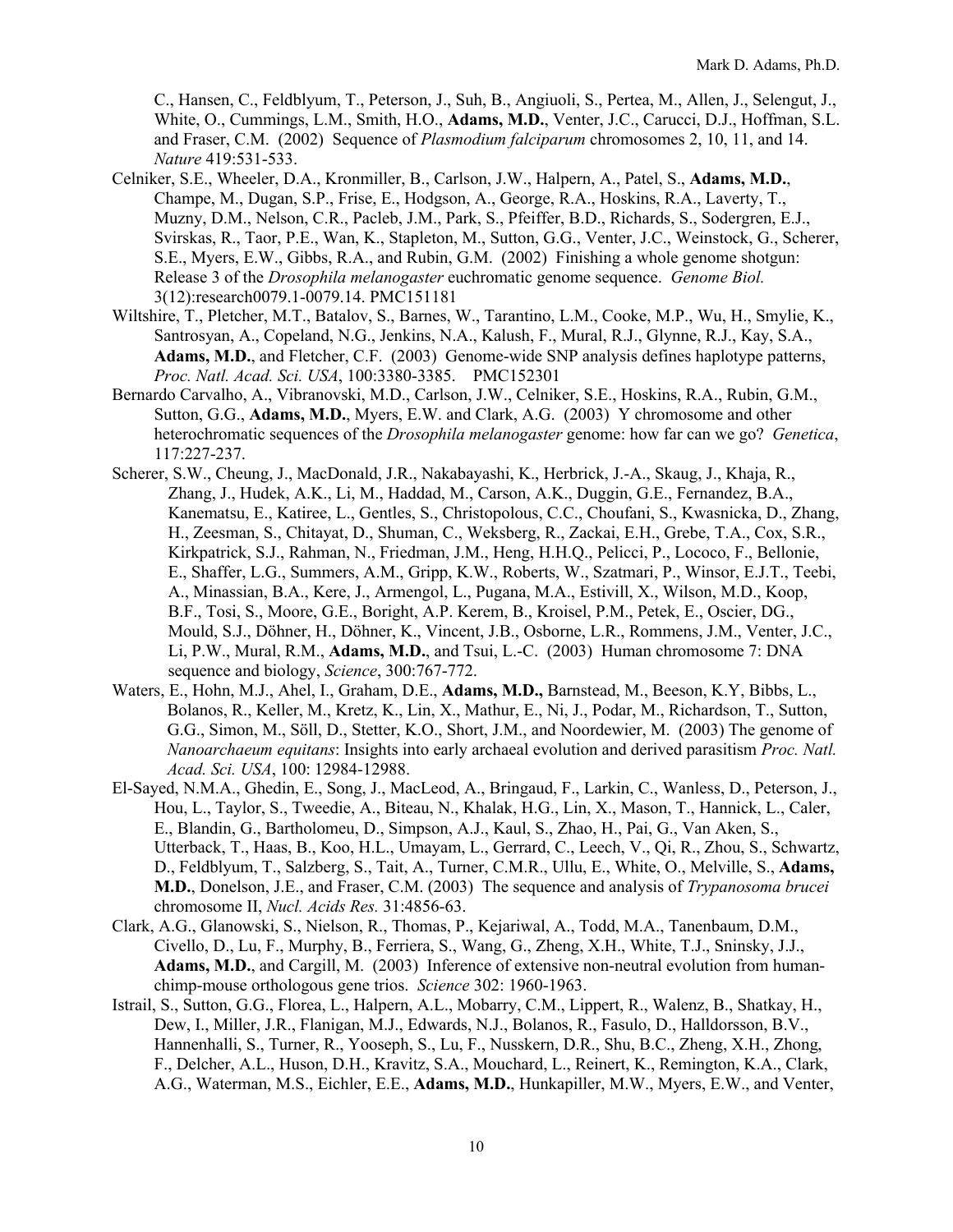J.C. (2004) Whole-genome shotgun assembly and comparison of human genome assemblies, *Proc. Natl. Acad. Sci. USA*, 101:1916-1921.

- Olender, T., Fuchs, T., Linhart, C., Shamir, R., **Adams, M.**, Kalush, F., Khen, M., and Lancet, D. (2004) The canine olfactory subgenome, *Genomics* 83:361-372.
- Ghedin, E., Bringaud, F., Peterson, J., Myler, P., Berriman, M., Ivens, A., Andersson, B., Bontempi, E., Eisen, J., Angiuoli, S., Wanless, D., Von Arx, A., Murphy, L., Lennard, N., Salzberg, S., **Adams, M.D.**, White, O., Hall, N., Stuart, K. Fraser, C.M., El-Sayed, N.M.A. (2004) Gene synteny and evolution of genome architecture in trypanosomatids. *Mol Biochem Parasitol*. 134:183-91.
- Rat Genome Sequencing Project Consortium. (2004) Genome sequence of the Brown Norway rat yields insights into mammalian evolution. *Nature* 428:493-521.
- Nielson, R., Bustamante, C., Clark, A.G., Glanowski, S., Sackton, T.B., Hubisz, M.J., Fledel-Alon, A., Tanenbaum, D.M., Civello, D., White, T.J., Sninsky, J.J., **Adams, M.D.**, and Cargill, M. (2005) A scan for positively selected genes in the genomes of humans and chimpanzees, *PLoS Biology*, 3(6): e170.
- Berriman M., Ghedin E., Hertz-Fowler C., Blandin G., Renauld H., Bartholomeu D.C., Lennard N.J., Caler E., Hamlin N.E., Haas B., Bohme U., Hannick L., Aslett M.A., Shallom J., Marcello L., Hou L., Wickstead B., Alsmark U.C., Arrowsmith C., Atkin R.J., Barron A.J., Bringaud F., Brooks K., Carrington M., Cherevach I., Chillingworth T.J., Churcher C., Clark L.N., Corton C.H., Cronin A., Davies R.M., Doggett J., Djikeng A., Feldblyum T., Field M.C., Fraser A., Goodhead I., Hance Z., Harper D., Harris B.R., Hauser H., Hostetler J., Ivens A., Jagels K., Johnson D., Johnson J., Jones K., Kerhornou A.X., Koo H., Larke N., Landfear S., Larkin C., Leech V., Line A., Lord A., Macleod A., Mooney P.J., Moule S., Martin D.M., Morgan G.W., Mungall K., Norbertczak H., Ormond D., Pai G., Peacock C.S., Peterson J., Quail M.A., Rabbinowitsch E., Rajandream M.A., Reitter C., Salzberg S.L., Sanders M., Schobel S., Sharp S., Simmonds M., Simpson A.J., Tallon L., Turner C.M., Tait A., Tivey A.R., Van Aken S., Walker D., Wanless D., Wang S., White B., White O., Whitehead S., Woodward J., Wortman J., **Adams M.D.**, Embley TM., Gull K., Ullu E., Barry JD., Fairlamb A.H., Opperdoes F., Barrell B.G., Donelson J.E., Hall N., Fraser C.M., Melville S.E., El-Sayed N.M. (2005) The genome of the African trypanosome *Trypanosoma brucei*. *Science* 309:416-422.
- Bustamante, C.D., Nielsen, R., Fledel-Alon, A., Williamson, S., Todd Hubisz, M., Glanowski, S., Tanenbaum, D.M., White, T.J., Sninsky, J.J., **Adams, M.D.**, Cargill, M., and Clark, A.G. (2005) Natural selection on protein-coding genes in the human genome. *Nature*, 437:1153-1157.
- Kidd, J.M., Trevarthen, K.C., Tefft, D.L., Cheng, G., Mooney, M., and **Adams, M.D.** (2005) A catalog of non-synonymous polymorphism on mouse chromosome 16. *Mamm. Genome*, 16:925-933.
- Nickel, G.C., Tefft, D.L., and **Adams, M.D.** (2008) Human PAML Browser: A database of positive selection on human genes using phylogenetic methods, *Nucl. Acids Res*, 36(Database issue):D800- 8. (Epub 10/25/07).
- Boyko, A.R., Williamson, S.H., Indap, A.R., Degenhardt, J.D., Hernandez, R.D., Lohmueller, K.E., **Adams, M.D.**, Schmidt, S., Sninsky, J.J., Sunyaev, S.R., White, T.J., Nielsen, R., Clark, A.G., and Bustamante, C.D. (2008) Assessing the evolutionary impact of amino acid mutations in the human genome. *PLoS Genet.*, 30:4(5):e1000083. PMC2377339
- Nickel, G.C., Tefft, D.L., Goglin, K., and **Adams, M.D.** (2008) An empirical test for branch-specific positive selection. *Genetics* 179:2183-93. PMC2516090
- **Adams, M.D.**, Goglin, K., Molyneaux, N., Hujer, K.M., Lavender, H., Jamison, J.J., MacDonald, I.J., Martin, K.M., Russo, T., Campagnari, A.A., Hujer, A.M., Bonomo, R.A., and Gill, S.R. (2008) Comparative genome sequence analysis of multidrug resistant *Acinetobacter baumannii*. *J. Bacteriol.* 190:8053-64; published online October 17, 2008. http://www.ncbi.nlm.nih.gov/pubmed/18931120
- Nielson, D.E., **Adams, M.D.**, Orr, C.M.D., Schelling, D.K., Eiben, R.M., Kerr, D.S., Anderson, J., Bassuk, A.G., Bye, A.M., Childs, A.-M., Clarke, A., Crow, Y.J., DeMarco, E., Dohna-Schwake, C., Dueckers, G., Gika, A.D., Gionnis, D., Gorman, M., Grattan-Smith, P.J., Hackenberg, A., Kuster, A., Lentschig, M.G., Mastroyianni, S., Perrier, J., Schmitt-Mechelke, T., Skardoutsou, A.,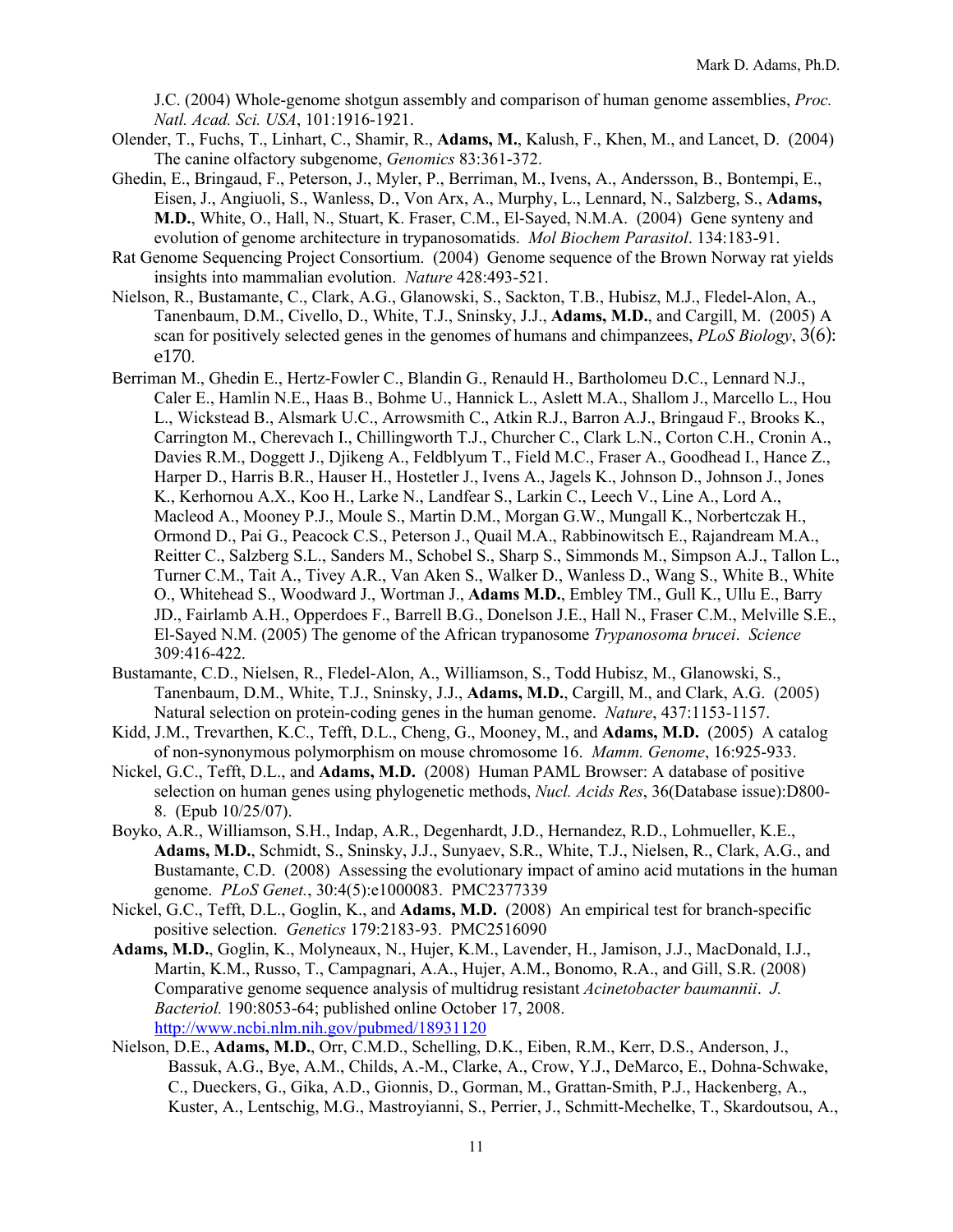Uldall, P., van der Knapp, M., Goglin, K.C., Tefft, D.L., Aubin, C., de Jager, P., Hafler, D., and Warman, M.L. (2009) Infection-triggered familial or recurrent cases of acute necrotizing encephalopathy caused by mutations in a component of the nuclear pore, *RANBP2*. *Am J. Human Genet.*, 84:1-8.

- Chan, E.R., Lavender, H., Li, G., Haviernik, P., Bunting, K.D., and **Adams, M.D.** (2009) An ENUinduced recessive mutation in *Mpl* leads to thrombocytopenia with overdominance. *Exp. Hematol*., 37:276-84 (Epub 12/06/2008).
- Endimiani, A., Hujer, A.M., Perez, F., Bethel, C.R., Hujer, K.M., Kroeger, J., Oethinger, M., Paterson, D.L., **Adams, M.D.**, Jacobs, M.R., Diekema, D.J., Hall, G.S., Jenkins, S.G., Rice, L.B., Tenover, F.C., and Bonomo, R.A. (2009) Characterization of  $bla_{\text{KPC}}$ -containing *Klebsiella pneumoniae* isolates detected in different institutions in the Eastern United States. *J. Antimicrob. Chemother.*, 63:427-437 (Epub 1/20/2009). http://www.ncbi.nlm.nih.gov/pubmed/19155227
- Nielsen, R., Hubisz, M.J., Hellmann, I., Torgerson, D., Andres, A.M., Albrechtsen, A., Gutenkunst, R., **Adams, M.D.**, Cargill, M., Boyko, A., Indap, A., Bustamante, C.D., and Clark, A.G. (2009) Darwinian and demographic forces affecting human protein-coding genes. *Genome Res.*, 19:838- 49 (Epub 3/11/2009).
- Hujer, K.M., Hujer, A.M., Endimiani, A., Thomson, J.M., **Adams, M.D.**, Goglin, K., Rather, P.N., Pennella, T.-T.D., Massire, C., Eshoo, M.W., Sampath, R., Blyn, L.B., Ecker, D.J., and Bonomo, R.A. (2009) Rapid determination of quinolone resistance in *Acinetorbacter* spp. *J. Clin. Micro.* 47:1436-42. (Epub 3/18/09). http://www.ncbi.nlm.nih.gov/pubmed/19297590
- Torgerson, D.G., Boyko, A.R., Hernandez, R.D., Indap, A., Hu, X., White, T.J., Sninsky, J.J., Cargill, M., **Adams, M.D.**, Bustamante, C.D., and Clark, A.G. (2009) Evolutionary processes acting on candidate *cis* regulatory regions in humans inferred from patterns of polymorphism and divergence. *PLoS Genet.* 5(8): e1000592. PMC2714078
- **Adams, M.D.**, Nickel, G.C., Bajaksouzian, S., Lavender, H., Murthy, A. R., Jacobs, M.R. and Bonomo, R.A. (2009) Resistance to colistin in *Acinetobacter baumannii* associated with the PmrAB twocomponent system. *Antimicrob Agents Chemoth*, 53:3628–3634. http://www.ncbi.nlm.nih.gov/pubmed/19528270 PMC2737849
- Perez, F., Endimiani, A., Ray, A.J., Decker, B.K., Wallace, C.J., Hujer, K.M., Ecker, D.J., **Adams, M.D.**, Toltzis, P., Dul, M.J., Windau, A., Bajakouszian, S., Jacobs, M.R., Salata, R.A., and Bonomo, R.A. (2010) Carbapenem-Resistant *Acinetobacter baumannii* and *Klebsiella pneumoniae* Across a Hospital System: Impact of Post-Acute Care Facilities on Dissemination, *J. Antimicrob. Chem*. 65(8):1807-18 (Epub 06/01/10). http://www.ncbi.nlm.nih.gov/pubmed/20513702
- Gray-McGuire, C., Guda, K., Adrianto, I., Lin, C.P., Natale, L., Potter, J.D., Newcomb, P., Poole, E.M., Ulrich, C.M., Lindor, N., Goode, E.L., Fridley, B.L., Jenkins, R., Le Marchand, L., Casey, G., Haile, R., Hopper, J., Gallinger, St., Baron, J.A., **Adams, M.D.**, Willis, J., Elston, R., Markowitz, S.D, and Wiesner, G.L. (2010) Confirmation of linkage to and localization of familial colon cancer risk haplotype on chromosome 9q22. *Cancer Res*. 70:5409-18 (Epub 06/15/10). PMID 20551049
- Larkin, E.K., Patel, S.R., Goodloe, R.J., Li, Y., Zhu, X., Gray-McGuire, C., **Adams, M.D.,** and Redline, S. (2010) A candidate gene study of obstructive sleep apnea in European-Americans and African Americans. *Am J Respir Crit Care Med* 182:947-53 (Epub 06/10/10). PMID: 20538960
- **Adams, M.D.**, Chan, E.R., Molyneaux, N.D., and Bonomo, R.A. (2010) Genome-wide analysis of divergence of antibiotic resistance determinants in closely related isolates of *Acinetobacter baumannii*, *Antimicrob. Agents Chemoth.* 54:3569-77 (Epub 06/07/10) http://www.ncbi.nlm.nih.gov/pubmed/20530228 PMC2934971.
- Ramirez, M.S., **Adams, M.D.**, Bonomo, R.A., Centron, D., and Tomalsky, M.E. (2011) Genomic analysis of *Acinetobacter baumannii* A118 by comparison of optical maps: identification of structures related to its susceptibility phenotype. *Antimicrob. Agents Chemoth*. 55:1520-1526 (Epub 1/31/11). http://www.ncbi.nlm.nih.gov/pubmed/21282446
- Zentner, G., Saihakova, A., Manaenkov, P., **Adams, M.D.**, and Scacheri, P. (2011) Integrative genomic analysis of human ribosomal DNA. *Nucl. Acids Res.* 39:4949-4960 Epub 2/25/2011. PMC3130253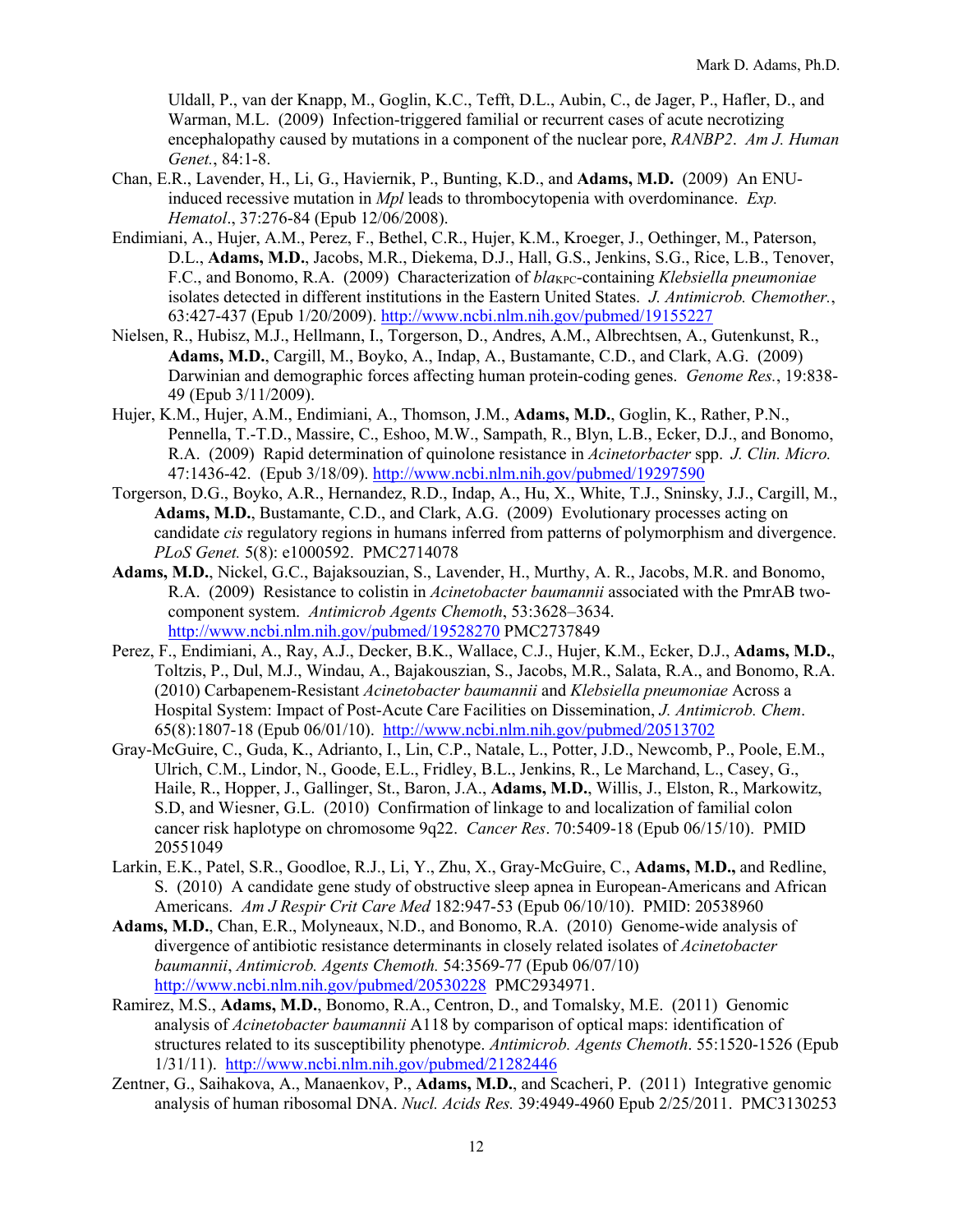- Baker, A.R., Zalwango, S., Malone, L. L., Igo, R. P., Qui, F., Nsereko, M., **Adams, M.D.**, Supelak, P., Mayanja-Kizza, H., Boom, W.H., and Stein, C.M. (2011) Genetic susceptibility to tuberculosis associated with Cathespin Z haplotype in Ugandan Household Contact Study. *Human Immunol.*, 72:426-30. Epub 2011 Feb 25 (PMC3078986)
- Mustafi, D., Kevany, B.M., Genoud, C., Okano, K., Cideciyan, A.V., Sumaroka, A., Roman, A.J., Jacobson, S.G., Engel, A., **Adams, M.D.**, and Palczewski, K. (2011) Defective phagocytosis in a mouse model of enhanced S-cone syndrome causes progressive degeneration. *FASEB J.*, 25:3157- 76. (PMC3157681)
- Luo, G., Lin, L., Ibrahim, A.S., Baquir, B., Panapalangkoor, P., Bonomo, R.A., Doi, Y., **Adams, M.D.**, Russo, T.A., and Spellberg, B. (2012) Active and passive immunization Protects against lethal, extreme drug resistant-*Acinetobacter baumannii* infection. *PLoS ONE*, 7(1):e29446. PMC3254619
- Leidner, R.S., Ravi, L., Leahy, P., Chen, Y., Bednarchik, B., Streppel, M., Canto, M., Wang, J.S., Maitra, A., Willis, J., Markowitz, S.D., Barnholtz-Sloan, J., **Adams, M.D.**, Chak, A., and Guda, K. (2012). The microRNAs, MiR-31 and MiR-375, as candidate markers in Barrett's esophageal carcinogenesis. *Genes, Genomes, and Cancer* 51:473-9 [Epub 2/3/2012].
- Nickel, G., Barnholtz-Sloan, J., Gould, M.P., McMahon, S., Cohen, A., **Adams, M.D.**, Guda, K., Cohen, M., Sloan, A.E., and LaFramboise, T. (2012) Characterizing mutational heterogeneity in a glioblastoma patient with double recurrence. *PLoS ONE*, 7(4):e35262. PMC3335059
- Gillombardo, C., Yamauchi, M., **Adams, M.D.**, Dostal, J., Chai, S., Moore, M.W., Donovan, L., Han, F., and Strohl, K.P. (2012). Identification of Novel Mouse Genes Conferring Post-Hypoxic Pauses. *J. Appl. Physiol*, 113:167-74. [Epub 04/26/2012]. PMC3404832
- Yu, X., Guda, K., Willis, J., Veigl, M., Wang, Z., Markowitz, S., **Adams, M.D.**, and Sun, S. (2012) How do alignment programs perform on sequencing data with varying qualities and from repetitive regions? *BioData Mining*, 5:6. PMC3414812
- Baker, A.R., Qiu, F., Randhawa, A.K., **Adams, M.D.**, Shey, M., Barnholtz-Sloan, J.S., Miyanja-Kizza, H., Kaplan, G., Hanekom, W.A., Bom, W.H., Hawn, T.R., and Stein, C.M. (2012) Genetic variation in TLR genes in Ugandan and South African populations and comparison with HapMap data. *PLoS ONE*, 7(10): e47597. doi:10.1371/journal.pone.0047597. PMC3480404
- Lin, L., Tan, B., Pantapalangkoor, P., Ho, T., Baquir, B., Tomaras, A., Montgomery, J., Reilly, U., Hujer, K., Bonomo, R., Fernandez, L., Hancock, R., **Adams, M.D.**, French, S., Buslon, V., and Spellberg, B. (2012) Inhibition of LpxC Protects Mice from Resistant *Acinetobacter baumannii* by Modulating Inflammation and Enhancing Phagocytosis. *mBio*, 3(5) pii:e00312-12. PMC3518917.
- **Adams, M.D.**, Veigl, M.L., Wang, Z., Molyneaux, N., Sun, S., Guda, K., Yu, X., Markowitz, S.D., and Willis, J. (2012) Global mutational profiling of formalin-fixed human colon cancers from a pathology archive. *Mod. Pathol*. 25:1599-608 [Epub Aug 10, 2012]. PMC3697090
- Peleg, A.Y., de Briej, A., **Adams, M.D.**, Cerqueira, G.M., Mocali, S., Galardini, M., Nibbering, P.H., Earl, A.M., Ward, D.V., Paterson, D.L., Seifert, H., and Dijkshoorn, L. (2012) The success of *Acinetobacter* species: Genetic, metabolic, and virulence attributes. *PLoS ONE*, 7(10):e46984. PMC3483291
- Santos-Cortez, R.L., Lee, K., Basit, S., Pollack, L.M., **Adams, M.D.**, Khan, S., Andrade-Elizondo, P.B., Antonellis, P., Chiu, I., Azeem, Z., Smith, J.D., University of Washington Center for Mendelian Genomics, Nickerson, D.A., McDermott, B.M., Jr., Ahmad, W., and Leal, S.M. (2013) LysyltRNA Synthetase (KARS) Mutations Cause Autosomal Recessive Nonsyndromic Hearing Impairment DFNB89. *Am. J. Human Genet*., Am J Hum Genet. 2013 93(1):132-40 Epub 6/12/13. PMC3710764
- Pelletier, M.R., Casella, L.G., Jones, J.W., **Adams, M.D**., Zurawski, D.V., Hazlett, K.R.O., Dohei, Y., and Ernst, R.K. (2013) Unique structural modifications are present in the LPS from colistinresistant strains of *Acinetobacter baumannii*. *Antimicrob. Agents Chemoth.,* 57:4831-40; Epub 7/22/13. PMC3811424.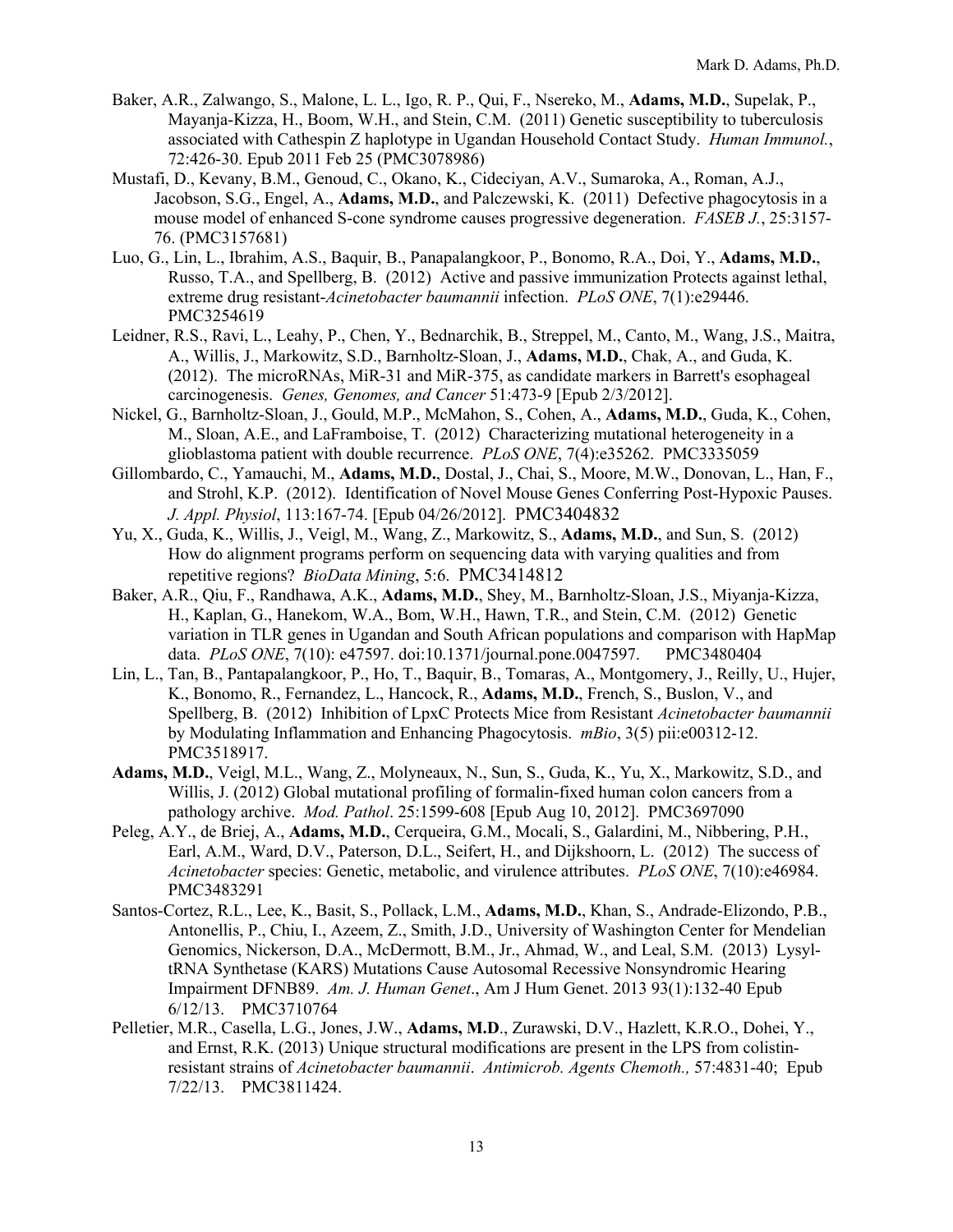- Yooseph, S., Andrews-Pfannkoch, Tenney, A., McQuaid, J., Williamson, S., Thiagarajan, M., Brami, D., Zeigler-Allen, L., Hoffman, J., Goll, J., Fadrosh, D., Glass, J., **Adams, M.D.**, Friedman, R., and Venter, J.C. (2013) A metagenomic framework for the study of airborne microbial communities. *PLoS One*, 8(12):e81862. PMC3859506
- Wright, M.S., Haft, D.H., Harkins, D.M., Perez, F., Hujer, K.M., Bajaksouzian, S., Benard, M.F., Jacobs, M.R., Bonomo, R.A., and **Adams, M.D.** (2014) New insights into dissemination and variation of the health care-associated pathogen *Acinetobacter baumannii* from genomic analysis. *mBio*, 5(1) pii: e00963-13. PMC3903280
- Jadlowsky, J.K., Wong, J., Graham, A.C., Dobrowolski, C., Devor, R.L., **Adams, M.D.**, Fujinaga, K., and Karn, J. (2014) The negative elongation factor (NELF) is required for the maintenance of proviral latency but does not induce promoter proximal pausing of RNAP II on the HIV LTR. *Mol. Cell. Biol.*, 34(11):1911-28. Epub 3/17/14. PMC4019061
- Wright, M.S., Perez, F., Brinkac, L., Jacobs, M.R., Kaye, K.S., Cober, E., van Duin, D., Marshall, S.H., Hujer, A.M., Rodin, S.D., Hujer, K., Bonomo, R.A., and **Adams, M.D.** (2014) Population Structure of KPC-producing *Klebsiella pneumoniae* from Midwestern US hospitals. *Antimicrob*  Agents Chemoth., 58(8): 4961-4965. PMC4136011
- Feng, Z., Jia, X., **Adams, M.D.**, Ghosh, S.K., Bonomo, R.A., and Weinberg, A. (2014) Epithelial immune response to *Acinetobacter baumannii* challenge. *Infect Immun*. 82(11):4458-65 Epub Aug 11, 2014. PMC4249312
- Shah, A., Miller, C.J., Nast, C.C., **Adams, M.D.**, Truitt, B., Tayek, J., Tong, L., Mehtani, P., Monteon, F., Sedor, J.R., White, K., Mehlotra, R., LaPage, J., Dickson, P., Adler, S.G., and Iyengar, S.K. (2014) Severe vascular calcification and tumoral calcinosis in a family with hyperphosphatemia and an FGF23 gene mutation identified by exome sequencing. *Nephrol. Dial. Transpl.*, 29:2235- 43. Epub 11/05/14. PMC4240183
- Bruhn, K.W., Pantapalangkoor, P., Nielsen, T., Tan, B., Junus, J., Hujer, K.M., Wright, M., Bonomo, R.A., **Adams, M.D.**, Chen, W., and Spellberg, B. (2015) Host fate is rapidly determined by innate effector microbial interactions during *Acinetobacter baumannii* bacteremia. *J. Infect. Dis.,*  211(8):1296-305. Epub 11/05/14. PMC4447835
- Wright, M.S., Suzuki, Y., Jones, M.B., Marshall, S.H., Rudin, S.D., van Duin, D., Kaye, K., Jacobs, M., Bonomo, R.A., and **Adams, M.D.** (2015) Genomic and transcriptomic analysis of colistin resistant clinical isolates of *Klebsiella pneumoniae* reveals multiple pathways of resistance. *Antimicrob. Agents Chemoth*. 59:536-43. Epub 11/10/14. PMC4291396
- Guda, K., Veigl, M.L., Varadan, V., Nosrati, A., Lakshmeswari, R., Lutterbaugh, J., Willson, J.K.V., Sedwick, D.W., Wang, Z., Molyneaux, N., Miron, A., **Adams, M.D.**, Elston, R.C., Markowitz, S.D., and Willis, J. (2015) Novel recurrently mutated genes in African American colon cancers, *Proc. Natl. Acad. Sci. USA*, 112(4):1149-54. Epub 01/12/15. PMC4313860
- Stefanini, L., Paul, D.S., Robledo, R.F., Chan, E.R., Getz, T.M., Campbell, R.A., Kechele, D.Ol, Casari, C., Piatt, R., Caron, K.M., Mackman, N., Weyrich, A.S., Parrott, M.C., Boulaftali, Y., **Adams, M.D.**, Peters, L.L., and Bergmeier, W. (2015) RASA3 inhibits RAP-dependent platelet activation and thrombosis. *J. Clin Invest*., 125(4):1419-32. PMC4396462
- Wright, M.S., Stockwell, T.B., Beck, E., Busam, D.A., Bajaksouzian, S., Jacobs, M.R., Bonomo, R.A., and **Adams, M.D.** (2015) SISPA-Seq for rapid whole genome surveys of bacterial isolates, *Infect, Genet. Evol.* 32:191-198; Epub 03/19/2015.
- Markowitz, S.D., Nock, N.L., Schmidt, S.L., Stadler, Z.K., Vijai, J., Zhang, L., Willis, J.E., Scacheri, P., Veigl, M., **Adams, M.D.**, Raskin, L., Sullivan, J., Stratton, K., Shia, J., Ellis, N., Rennert, H.S., Manschreck, C., Li, L., Offit, K., Elston, R.C., Rennert, G., and Gruber, S. (2016) A germline variant on chromosome 4q31.1 associates with susceptibility to developing colon cancer metastasis, *PLoS ONE*, 11(1): e0146435. PMC4709047
- Wright, M.S., Iovleva, A, Jacobs, M.R., Bonomo, R.A., and **Adams, M.D.** (2016) Genome dynamics of multidrug-resistant *Acinetobacter baumannii* during infection and treatment, *Genome Med.* 8:26, doi:10.1186/s13073-016-0279-y. PMC4776386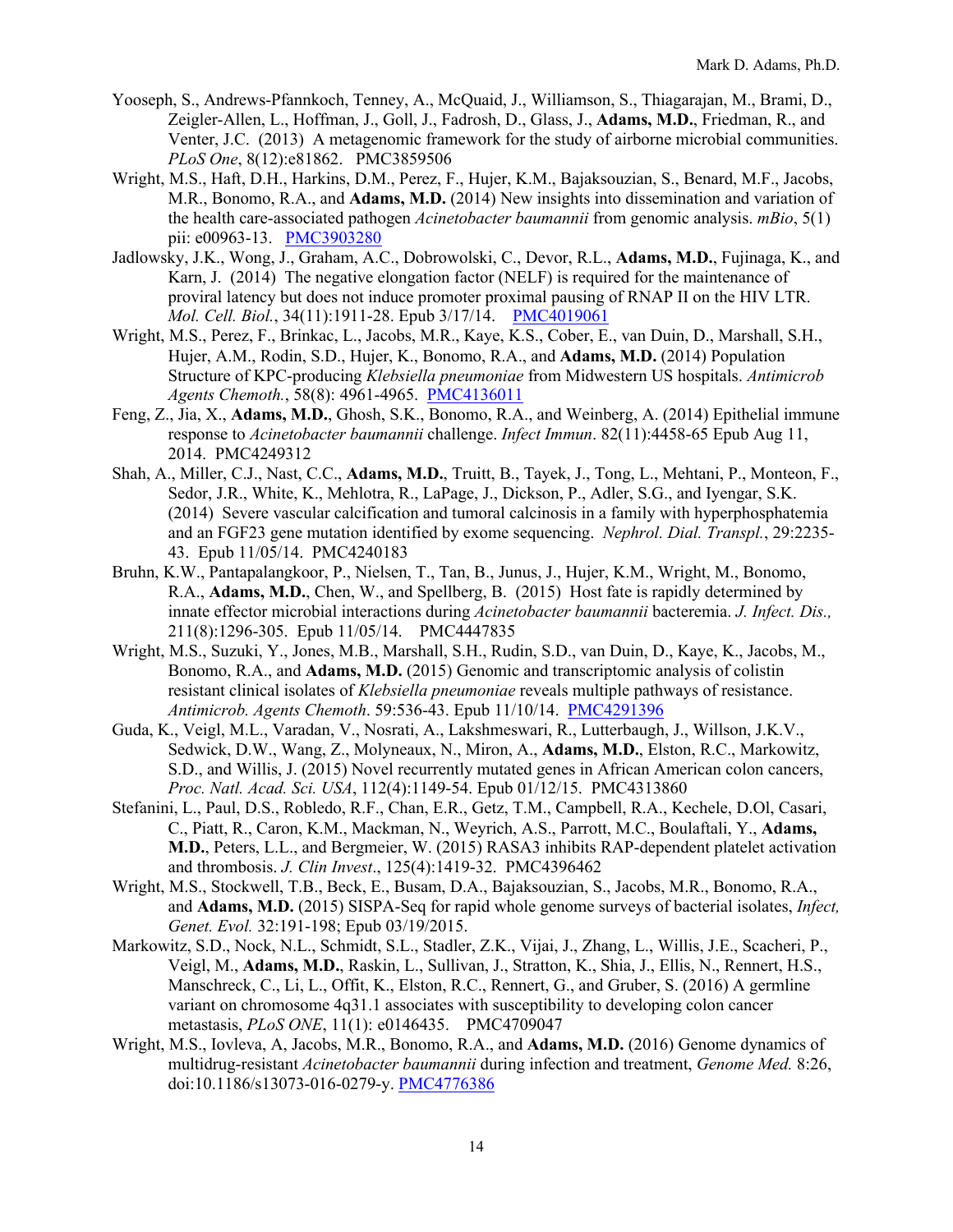- **Adams, M.D.**, Bishop, B., and Wright, M.W. (2016) Quantitative assessment of insertion sequence impact on bacterial genome architecture, *Microb. Genom.*, 2(7):e000062; doi:10.1099/mgen.0.000062. PMC5343135
- Rojas, L., Wright, M., De La Cadena, E., Motoa, G., Hujer, K., Villegas, M.V., **Adams, M.D.**, and Bonomo R. (2016) Initial assessment of the molecular epidemiology of blaNDM-1 in Colombia, *Antimicrob. Agents Chemoth*., 60:4346-50. PMC4914651
- Weber, B.S., Hennon, S.W., Wright, M.S., de Barardinis, V., **Adams, M.D.**, and Feldman, M.F. (2016) Genetic dissection of the type VI secretion system in *Acinetobacter* and identification of a novel peptidoglycan hydrolase TagX required for its biogenesis. *mBio*, 7(5). pii: e01253-16. PMC5061870
- Mustafi, D., Kevany, B.M., Bai, X., Golczak, M., **Adams, M.D.**, Wynshaw-Boris, A., and Palczewski, K. (2016) Transcriptome analysis reveals rod/cone photoreceptor specific signatures across mammalian retinas. *Hum. Molec. Genet.*, pii: ddw268.
- Chavda, K.D., Chen, L., Fouts, D.E., Sutton, G., Brinkac, L., Jenkins, S.G., Bonomo, R.A., **Adams, M.D.,** and Kreiswirth, B.N. (2016) Comprehensive genome analysis of carbapenemase-producing Enterobacter spp.: New insights into phylogeny, population structure and resistance mechanisms. *mBio* 7:e02093-16. PMC5156309
- Viau, R., Kiedrowski, L., Kreiswirth, B., **Adams, M.**, Perez, F., Marchaim, D., Guerrero, D., Kaye, K., Logan, L., Villegas, M.V., and Bonomo, R. (2017) Comparison of hsp60 sequencing and rep-PCR for molecular typing of *Enterobacter cloacae*, *Pathog. and Immun.*, 2(1):23-33. PMC5394936
- Matsumura, Y., Peirano, G., Motyl, M.R., **Adams, M.D.**, Chen, L., Kreiswirth, B., DeVinney, R., and Pitout, J.D.D. (2017) Global molecular epidemiology of IMP-producing Enterobacteriaceae. *Antimicrob. Agents Chemoth*., 61:e02729-16. PMC5365671
- Wright, M.S., Jacobs, M.R., Bonomo, R.A., and **Adams, M.D.** (2017) Transcriptome remodeling of *Acinetobacter baumannii* during infection and treatment. *mBio*. 8(2). pii: e02193-16. PMC5340874
- Wright, M.S., Mountain, S., Beeri, K., and **Adams, M.D.** (2017) Assessment of Insertion Sequence mobilization as an adaptive response to oxidative stress in *Acinetobacter baumannii. J. Bacteriol*, 199(9). pii:e00833-16. PMC5388817
- Matsumura, Y., Peirano, G., DeVinney, R., Bradford, P., Motyl, M.R. **Adams, M.**, Chen, L., Kreiswirth, B., Pitout, J. (2017) Genomic epidemiology of global VIM-producing Enterobacteriaceae. *J. Antimicrob. Chemoth.* 72(8):2249-2258.
- Rojas, L., Hujer, A., Rudin, S., Wright, M., Domitrovic, T.N., Marshall, S., Hujer, K., Richter, S., Cover, E., Perez, F., **Adams, M.**, van Duin, D., and Bonomo, R. (2017) NDM-5 and OXA-181 Beta-Lactamases, a Significant Threat Continues To Spread in the Americas. *Antimicrob. Agents Chemoth.*, 61(7). pii: e00454-17. PMC5487671
- Hamidian, M., Venepally, P., Hall, R.M., and **Adams, M.D.** (2017) Corrected genome of *Acinetobacter baumannii* strain AB0057, an antibiotic resistant isolate from lineage 1 of Global Clone 1. *genomeA*, pii: e00836-17. doi: 10.1128/genomeA.00836-17. PMC5578837
- Hujer, A.M., Higgins, P.G., Rudin, S., Buser, G.L. ,Marshall, S.H., Xanthopoulou, K., Seifert, H., Rojas, L.J., Domitrovic, N., Cassidy, P.M., Cunningham, M.C., Vega, R., Furuno, J.P., Pfeiffer, C.D., Beldavs, Z.G., Wright, M.S., Jacobs, M.R., **Adams, M.D.**, and Bonomo, R.A. (2017) A Nosocomial outbreak of extensively drug resistant (XDR) *Acinetobacter baumannii* isolates containing *bla*OXA-237 encoded on a plasmid. *Antimicrob. Agents Chemoth*.*,* pii:e00797-17. PMC5655091.
- Buser, G.L., Cassidy, P.M., Cunningham, M.C., Rudin, S., Hujer, A.M., Vega, R., Furuno, J.P., Marshall, S.H., Higgins, P.G., Jacobs, M.R., Wright, M.S., **Adams, M.D.**, Bonomo, R.A., Pfeiffer, C.D., Beldavs, Z.G. (2017) Failure to Communicate: Transmission of Extensively Drug-Resistant bla OXA-237-Containing *Acinetobacter baumannii*-Multiple Facilities in Oregon, 2012-2014. *Infec. Control Hosp. Epidemiol.*, 38(11):1335-1341 doi: 10.1017/ice.2017.189 Epub 09/05/2017.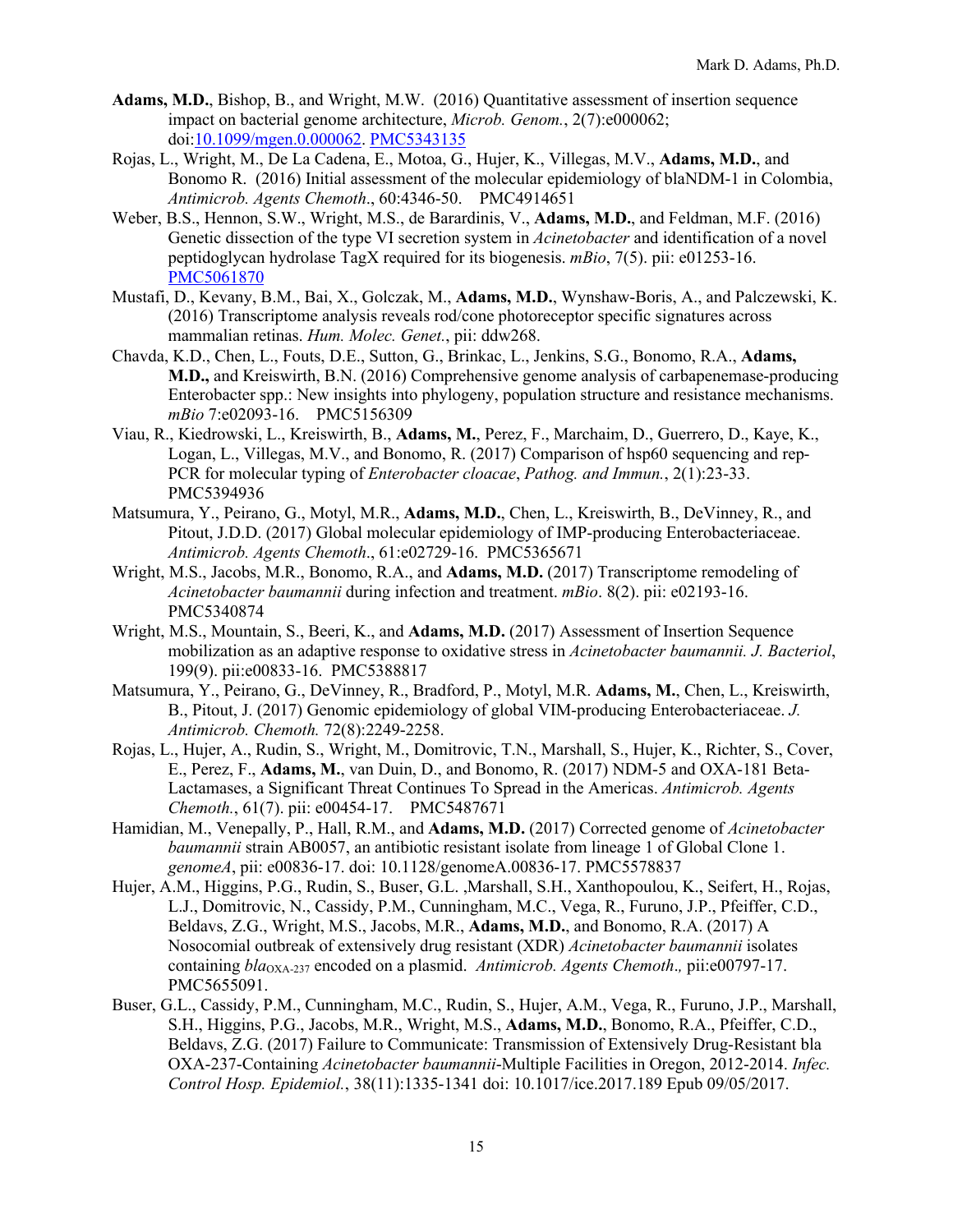- Rojas, L.J., Weinstock, G.W., De La Cadena, E., Diaz, S.L., Rios, R., Hanson, B., Brown, J., Vats, P., Phillips, D.S. Nguyen, H., Hujer, K., Correa, A., **Adams, M.D.**, Sodergren, E., Narechania, A., Planet, P., Villegas, M.V., Bonomo, R.A. and Arias, C.A. (2017) Convergent evolution Is responsible for high endemicity of KPC-producing *Klebsiella pneumoniae* in Colombia. *J. Infect. Dis.* Epub 9/27/17 doi:10.1093/infdis/jlx524.
- Khilko Y., Weyman P.D., Glass J.I., **Adams M.D.**, McNeil M.A., Griffin P.B. (2018) DNA assembly with error correction on a droplet digital microfluidics platform. *BMC Biotechnol*. 1;18(1):37. doi: 10.1186/s12896-018-0439-9. PMC5984785
- Holden, V.I., Wright, M.S., Houle, S., Dozois, C.M., **Adams, M.D.**, and Bachman, M.A. (2018) Iron acquisition and siderophore release by carbapenem-resistant ST258 *Klebsiella pneumoniae. mSphere*, Apr 18;3(2). pii: e00125-18. doi: 10.1128/mSphere.00125-18. PMC5907654
- Pierano, G., Matsumara, Y., **Adams, M.D.**, Bradford, P., Motyl, M., Chen, L., Kreiswirth, B., and Pitout, J.D.D. (2018) Genomic epidemiology of global carbapenemase-producing *Enterobacter* spp (2008-14), *Emerg Infect DisJun*;24(6):1010-1019. doi: 10.3201/eid2406.171648.
- Nichol, D., Rutter, J., Bryant, C., Hujer, A.M., Lek, S., **Adams, M.D.**, Jeavons, P., Anderson, A.R.A., Bonomo, R.A., Scott, J.G. (2019) Collateral sensitivity is contingent on the repeatability of evolution. *Nat. Commun.* 10(1):334. doi: 10.1038/s41467-018-08098-6 . PMC6338734
- **Adams, M.D.**, Wright, M.S., Karichu, J.K., Venepally, P., Fouts, D.E., Chan, A., Richter, S.S., Jacobs, M.R., and Bonomo, R.A. (2019) Rapid replacement of *Acinetobacter baumannii* strains accompanied by changes in lipooligosaccharide loci and resistance gene repertoire. *mBio*, pii: e00356-19. doi: 10.1128/mBio.00356-19. PMC6437055
- Ramirez, M.S., Penwell, W.F., Traglia, G.M., Zimbler, D.L., Gaddy, J.A., Nikolaidis, N., **Adams, M.D.**, Bonomo, R.A., Actis, L.A., and Tolmasky, M.E. (2019) Identification of potential virulence factors in the model strain *Acinetobacter baumannii* A118. *Front. Micro*. doi.org/10.3389/fmicb.2019.01599. PMC6663985
- Svenson, K.L., Long, Lauren L., Ciciotte, S.L., and **Adams, M.D.** (2019) A mutation in mouse Krüppellike factor 15 alters the gut microbiome and response to obesogenic diet. *Plos ONE*, 14(9):e0222536. doi: 10.1371/journal.pone.0222536. PMC6760833
- **Adams, M.D.**, Pasteran, F., Traglia, G.M., Martinez, J., Huang, F., Liu, C., Fernandez, J.S., Lopez, C., Gonzalea, L.J., Albornoz, E., Corso, A., Vila, A.J., Bonomo, R.A., and Soledad Ramirez, M. (2020) Distinct mechanisms of dissemination of NDM-1 metallo- β-lactamase in *Acinetobacter* spp. in Argentina, *Antimicrob. Agents Chemoth.*, 64(5): 64(5):e00324-20. doi: 10.1128/AAC.00324-20 PMC7179578.
- Chan, A., Choi, Y., Clarke, T., Brinkac, L., White. R. Jacobs, M., Bonomo, R., **Adams, M.D.**, Fouts, D. (2020) AbGRI4, a novel antibiotic resistance island in multiply antibiotic-resistant *Acinetobacter baumannii* clinical isolates, *J. Antimicrob. Chemoth.*, 75(10):2760-276 doi: 10.1093/jac/dkaa266. PMC7556812
- Rodgers, D., Pasteran, F., Calderon, M., Jaber, S., Traglia, G.M., Albornoz, A., Vila, A.J., Bonomo, R.A., **Adams, M.D.**, and Soledad Ramirez, M. (2020) Characterization of ST25 NDM-1-producing *Acinetobacter* spp. strains leading the increase in NDM-1 emergence, *J. Glob. Antimicrob. Resist*, 23:108-110. doi: 10.1016/j.jgar.2020.08.015. PMC7817163
- Farrow, J.M., III, Wells, G., Palethorpe, S., **Adams, M.D.**, and Pesci, E.C. (2020) CsrA supports both environmental persistence and host-associated growth of *Acinetobacter baumannii*, *Infect. Immun.* 88(12):e00259-20 . doi: 10.1128/IAI.00259-20. PMC7671896
- Mahajan, S., Srinivasan, R., Huston, S.K., Anastasio, K.M., Cashman, L.X., Witters, D., Marlar, J., Hodge, D., Chattopadhyay, M., Li, S.-X., Lin, Z., Ko, A.I., Redlich, C.A., Wisnewski, A., **Adams, M.D.**, Lee, C., Rao, L.V., Kuppusamy, K.X., Stewart, C., and Krumholz, H.M. (2020) Seroprevalence of SARS-CoV-2–Specific IgG Antibodies Among Non-Institutionalized Adults Living in Connecticut Between March 1 and June 1, 2020: Post-Infection Prevalence (PIP) Study, *Am. J. Med.* doi: 10.1016/j.amjmed.2020.09.024. PMC7598362
- Talyansky, Y., Nielsen, T.B., Yan, J., Carlino-Macdonald, U., Di Venanzio, G., Chakravorty, S., Ulhaq, A., Feldman, M., Russo, T.A., Vingogradov, E., Luna, B., Wright, M.S., **Adams, M.D.,** and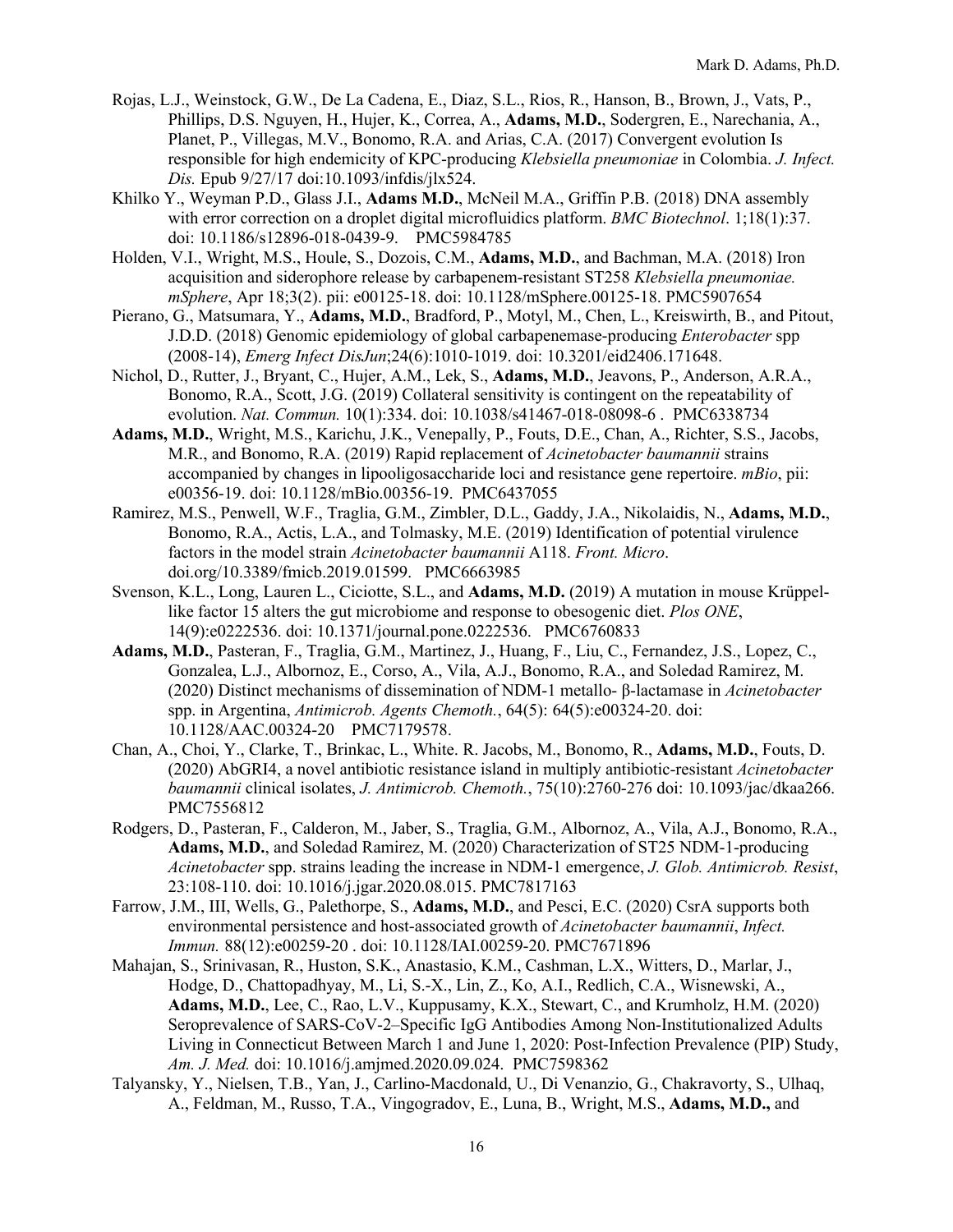Spellberg, B. (2021) Capsule carbohydrate structure determines virulence in *Acinetobacter baumannii*, *PLoS Pathogens*, 17(2):e1009291. doi: 10.1371/journal.ppat.1009291. PMC7880449

- Benjamino, J., Leopold, B., Phillips, D., and **Adams, M.D.** (2021) Genome-based targeted sequencing as a reproducible microbial community profiling assay, *mSphere*, 6(2):e01325-20. doi:10.1128/mSphere.01325-20.
- Drusano, G., Bonomo, R., Marshall, S., Rojas, L., **Adams, M.**, Mojica, M., Kreiswirth, B., Chen, L., Mtchedlidze, N., Bacci, M., Vicchiarelli, M., Bulitta, J., and Louie, A. (2021) Emergence of resistance to ceftazidime-avibactam in a derepressed *bla*<sub>PDC</sub> producing *Pseudomonas aeruginosa* isolate in a hollow fiber infection model. *Antimicrob*. *Agents Chemoth.*, in press.
- Rojas, L.J., Yasmin, M., Benjamino, J., Marshall, S.M., DeRonde, K.J., Krishnan, N.P., Perez, F., Colin, A.A., Cardenas, M., Martinez, O., Perez-Cardona, A., Rhoads, D.D., Jacobs, M.R., Lipuma, J., Konstan, M., Scott, J.G., **Adams, M.D.**, Bonomo, R.A., and Abbo, L.M. (2021) Looking beyond susceptibility testing: genomic heterogeneity underlies multidrug resistance in *Pseudomonas aeruginosa* from a patient with Cystic Fibrosis who underwent lung transplantation, submitted for publication.
- Long, L.L., Svenson, K.L., Mourino, A.J., Michaud, M., Fahey, J.R., Waterman, L., Vandegrift, K.L., and **Adams, M.D.** (2021) Gut microbiome composition of C57BL/6 mice differs by vendor, production site and in response to a new vivarium, submitted for publication.
- Li, Y., Molyneaux, N., Zhou, G., **Adams, M.**, Berkner, K.L., and Runge, K. (2021) A *Schizosaccharomyces pombe* transposon insertion library for high-throughput genome-wide studies, submitted for publication.

BOOK CHAPTERS, LETTERS, INVITED ARTICLES, REVIEW ARTICLES, and OTHER PUBLICATIONS (31):

- **Adams, M.D.** and Oxender, D.L. 1989. Bacterial periplasmic binding protein tertiary structures (Minireview). *J. Biol. Chem*. 264:15739-42.
- Venter, J.C., **Adams, M.D.**, Martin-Gallardo, A., McCombie, W.R., and Fields, C. 1992. Genome sequence analysis: scientific objectives and practical strategies. *Trends in Biotech*., 10:8-11.
- **Adams, M.D.**, Fields, C., and Venter, J.C. 1992. Introns in sequence tags (Scientific correspondence). *Nature* 357:367-8.
- **Adams, M.D.**, Kerlavage, A.R., Dubnick, M., Moreno, R.F., Fields, C., and Venter, J.C. 1993. Analysis of expressed sequence tags from human brain cDNAs. *Proceedings of the Second International Conference on Bioinformatics, Supercomputing, and Complex Genome Analysis*, (Lim, H.A., Fickett, J.W., Cantor, C.R., and Robbins, R.J., eds). Singapore:World Scientific Press, pp 113-119.
- Kerlavage, A.R., **Adams, M.D.**, Kelley, J.C., Dubnick, M., Powell, J., Shanmugam, P., Venter, J.C., and Fields, C. 1993. Analysis and management of data from high-througput expressed sequence tag projects. *Proceedings 26th Hawaii Int. Conf. on System Sciences*, I:585-590 (IEEE Computer Society Press, Los Alamitos).
- **Adams, M.D.**, Kerlavage, A.R., Kelley, J.M., Gocayne, J.D., Fields, C., Fraser, C.M., and Venter, J.C. 1994. A model for high-throughput automated DNA sequencing and analysis core facilities. *Nature* 368:474-475.
- **Adams, M.D.** 1994. Expressed sequence tags as tools for physiology and genomics. In: Automated DNA Sequencing and Analysis, M.D. Adams, C. Fields, and J.C. Venter, eds. Academic Press, London, pp. 71-76.
- Fields, C., **Adams, M.D.**, White, O., and Venter, J.C. 1994. How many genes in the human genome? *Nature Genet*. 7:345-346.
- **Adams, M.D.** 1995. Progress towards a complete set of human genes. In: *Genomes, Molecular Biology, and Drug Discovery* (M.J. Browne and P.L. Thurlby, eds.) Academic Press, London, pp 15-26.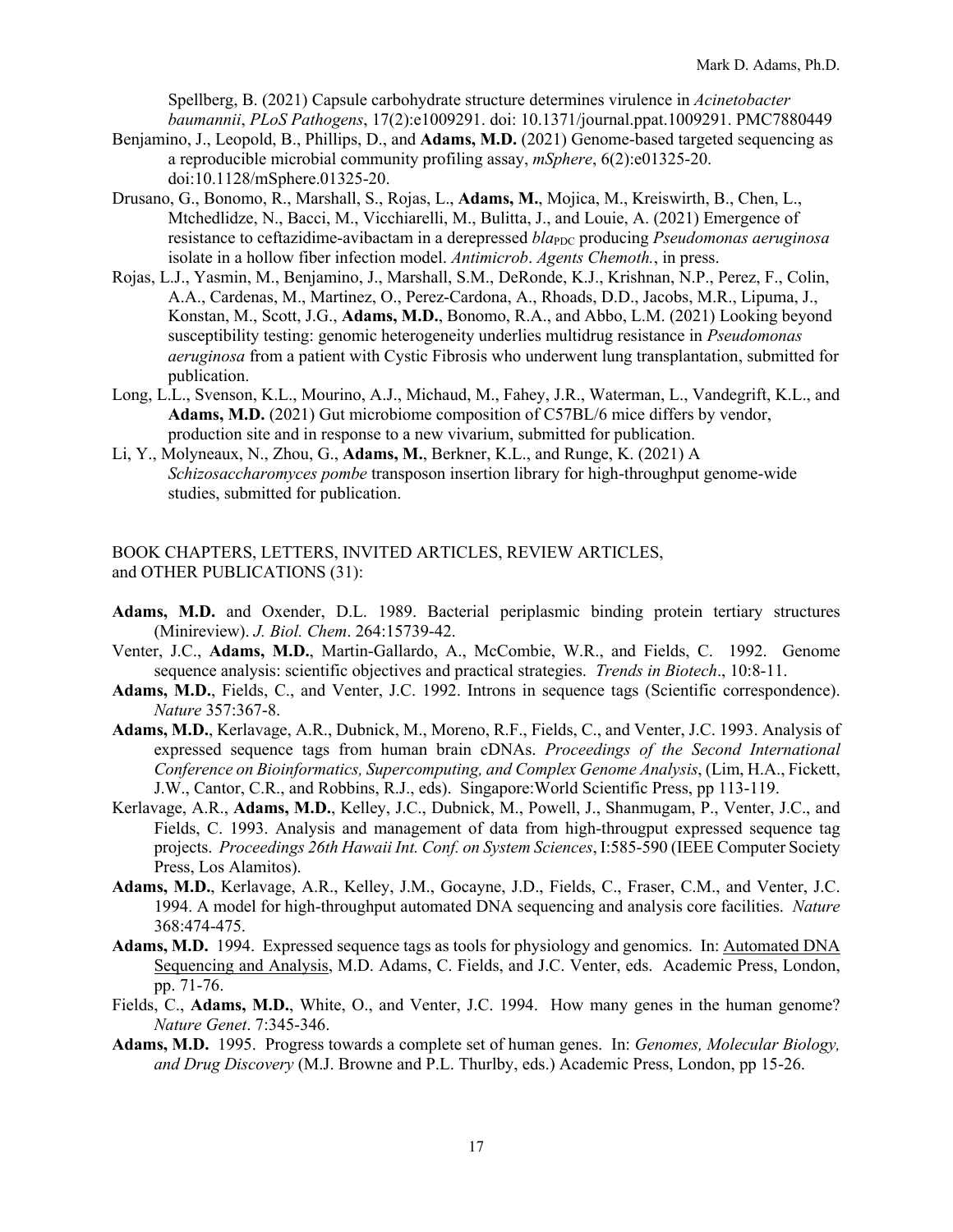- Kerlavage, A.. R., FitzHugh, W. , Glodek, A.., Kelley, J., Scott, J., Shirley, R., Sutton, G., Wai-Chiu, M., White, O. and **Adams, M.D.**. 1995. Data management and analysis for high-throughput DNA sequencing projects IEEE ENGINEERING IN MEDICINE AND BIOLOGY, 14:710-717.
- **Adams, M.D.** 1996. Serial analysis of gene expression: ESTs get smaller. *BioEssays*, 18:261-262.
- Kerlavage, A.R. and **Adams, M.D.** (1996) Progress toward a transcript map of the human genome. In Genomes of Plants and Animals: 21<sup>st</sup> Stadler Genetics Symposium (J.P. Gustafson and R.B. Flavell, Eds.), Plenum Press, New York, pp. 47-56
- **Adams, M.D.** 1996. Progress toward a complete set of human genes. In Genomes, Molecular Biology, and Drug Discovery (M.J. Browne and P.L. Thurlby, Eds.), Academic Press, San Diego, CA, pp. 15- 26.
- Rounsley, S.D., Glodek, A., Sutton, G., Shirley, R., **Adams, M.D.**, Venter, J.C., and Kerlavage, A.R. 1996. *Arabidopsis* ESTs at TIGR. *Weeds World* 3:26-33.
- **Adams, M.D.** and Venter, J.C. 1996. Should non-peer reviewed raw DNA sequence data release be forced on the scientific community? *Science* 274:534-536.
- Jacobs, W., Brennan, P., Curlin, G., Ginsberg, A., **Adams, M.D.**, Fleischmann, R., Fraser, C., Venter, J.C., Shinnick, T., Bishai, W., Smith, H., Stover, K., Hatfull, G. 1996. Comparative sequencing (Scientific correspondence). *Science* 274:17-18.
- Bult, C.J., Blake, J., **Adams, M.**, White, O., Sutton, G., Clayton, R., Kerlavage, A., Fields, C., and Venter, J.C. 1997. The impact of rapid gene discovery technology on studies of evolution and biodiversity. In: Biodiversity II: Understanding and protecting our natural resources. E.O. Wilson, D. Wilson, and M. REaka-Kudla (eds.), Joseph Henry Press, Washington, D.C., pp. 289-299.
- Carucci D.J., Gardner M.J., Tettelin H., Cummings L.M., Smith H.O., **Adams M.D.**, Hoffman S.L., Venter J.C. (1998) The malaria genome sequencing project. *Expert Rev. Mol. Med*. 5:1-9.
- Venter, J.C., **Adams, M.D**., Sutton, G.G., Kerlavage, A.R., Smith, H.O., Hunkapiller, M. 1998. Shotgun sequencing of the human genome. *Science* 280(5369):1540-1542.
- Subramanian, G., **Adams, M.D.**, Venter, J.C., and Broder, S. (2001) Implications of the human genome for understanding human biology and medicine. *JAMA* 286:2296-2307.
- Myers, E.W., Sutton, G.G., Smith, H.O., **Adams, M.D.**, and Venter, J.C. (2002) On the sequencing and assembly of the human genome. *Proc. Natl. Acad. Sci. USA* 99:3713.
- **Adams, M.D.**, Sutton, G.G., Smith, H.O., Myers, E.W., and Venter, J.C. (2003) The independence of our genome assemblies. *Proc. Natl. Acad Sci USA*, 100:3025-3026.
- **Adams, M.D.** (2003) ENU mutagenesis for pharma. *Drug Discovery Today*, 8:199-200.
- Mural, R.J., Myers, E.W., Smith, H., Gabor Miklos, G.L., Wides, R., Halpern, A., Li, P.W., Sutton, G., Nadeau, J.H., Salzberg, S.L., Holt, R., Evans, C.A., Lu, F., Biddick, K., Bonnazi, V., Delcher, A., Zheng, X.G., Yandell, M., Rusch, D., Majoros, W., Hoover, J., Wang, J., Venter, J.C., and **Adams, M.D.** (2003) A preliminary comparison of the mouse and human genomes. International Congress Series 1617.
- Clark, A.G., Glanowski, S., Nielsen, R., Thomas, P., Kejariwal, A., Todd, M.A., Tanenbaum, D.M., Civello, D., Lu, F., Murphy, B., Ferriera, S., Wang, G., Zheng, X., White, T.J., Sninsky, J.J., **Adams, M.D.** and Cargill, M. (2003) Positive selection in the human genome inferred from human-chimp-mouse orthologous gene alignments. *Cold Spring Harbor Symp. Quant. Biol.*, 68:471-487.
- **Adams, M.D.** (2005) Eukaryotic genomics. In Encyclopedia of Genetics, Genomics, Proteomics and Bioinformatics, (M.L. Dunn, L. Jorde, P. Little, and S. Subramanian, eds.), John Wiley & Sons, Ltd., West Sussex, UK.
- **Adams, M.D.** (2005) Conserved sequences and the evolution of gene regulatory signals. *Curr. Opin. Genet. Dev.*, 15:628-633.
- Liu, G. and **Adams, M.D.** (2006) Genome resources and comparative analysis tools for cardiovascular research. In Methods in Molecular Medicine/Cardiovascular Disease, (Q. Wang, ed.), Humana Press, Totawa, NJ, pp. 101-124.
- **Adams, M.D.** (2006) The Mouse Genome. In: Mouse in Biomedical Research, 2nd ed. Fox J, Barthold S, Davisson MT, Newcomer C, Quimby F, Smith A (eds.), Elsevier Press, Vol 1, pp 99-114.